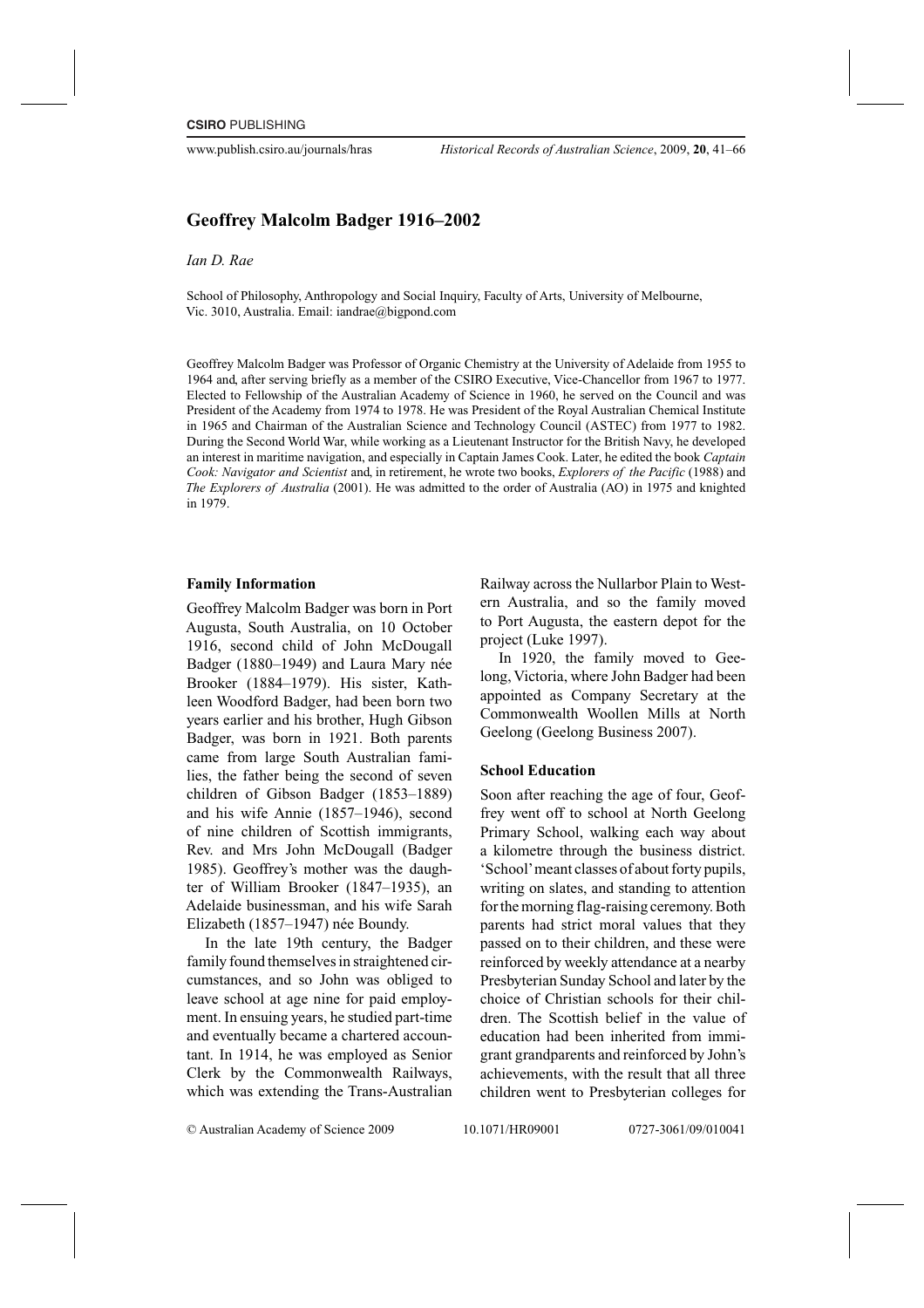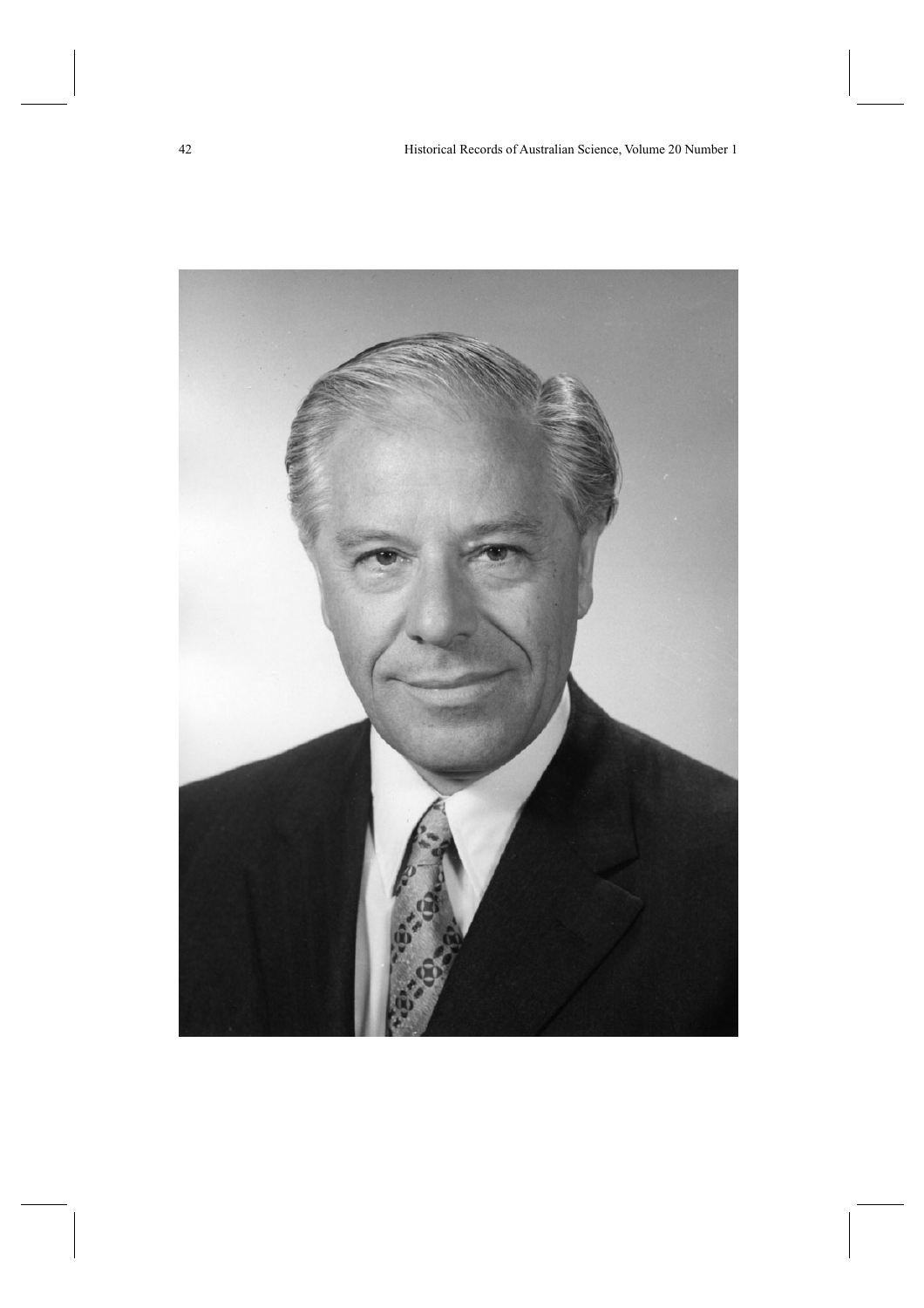their secondary schooling. Such education was costly, of course, and John Badger's family made sacrifices; for example, not owning a car despite his managerial position. John Badger could give his time, however, and he served as Chairman of the Parents and Friends organization at Morongo College, where Kathleen was a pupil. To jump ahead in our story, all three children graduated from the University of Melbourne—Kathleen as Bachelor of Arts with Honours in 1935, Geoffrey in Science, and Hugh as Bachelor of Mechanical Engineering in 1944, following which he worked for the Commonwealth Department of Supply. Kathleen worked in Geelong for some years before completing a library science degree in Canada and serving as a librarian for the United Nations in a number of overseas locations.

Geelong College accepted Geoffrey into its preparatory year in 1927. While remaining a shy boy, he quickly put aside his apprehension about joining such a school although he was categorized with the 'swots' because of his love of reading. Joining the Boy Scouts and collecting stamps were fairly normal activities for a teenaged boy, and his interest in shipping was kindled by the proximity of home and school to the Geelong harbourside. Within a few years, Scouts had been replaced in his life by the school cadet corps, always a strong feature of Victoria's private school system. Geoffrey enjoyed the drill (with Lee Enfield.303 rifles) and the camps, but not the boots or the puttees, and felt that he was doing his duty by learning to defend Australia. These founding influences would bear fruit in later life, as we shall see.

At Geelong College, he concentrated on Mathematics, Physics, Chemistry and English, along with French, Latin, Geography and History. In later life, and especially in view of his research into biologically active chemicals, he regretted that the school, like most boys-only schools, did not offer Biology as a subject. Sport was compulsory and so (without notable success) Geoffrey played cricket and football in house teams, and competed on the track. He enjoyed tennis on the church courts at weekends, and took day trips on his bicycle into the nearby countryside.

Although John Badger was never unemployed during the Depression, like many others he suffered salary cuts. It had been intended that Geoffrey should complete his studies at Geelong College, but once he had completed his Public Intermediate Certificate at the end of 1931 there was some pressure from home for him to get a job. The Headmaster, Rev. Frank Rolland, suggested a career in business as a manager or perhaps in a bank. Geoffrey's preference for science, and in particular for chemistry, which had been his best subject, would have meant continuing at school, but a visit with his father to the Shell company's laboratories in Melbourne and a conversation with the Chief Chemist there brought out another solution—transfer to a technical college to study for a diploma in industrial chemistry. Geoffrey's younger brother, Hugh, who had just begun at Geelong College, stayed on through the end of 1939, following which he studied at the University of Melbourne.

Following this advice, Geoffrey started at the Gordon Institute of Technology in Geelong where he came under the influence of the head of chemistry, J. M. Hennessey, a qualified public analyst. He completed the diploma course in 1934; chemistry was the main subject but there was also some engineering. As the award of the certificate required industrial experience, it was several years before all the requirements for award of the diploma were completed.

Since the economic situation had begun to improve, John Badger supported his son's desire to continue his education at the University of Melbourne, and they were both grateful for the support of a scholarship awarded by Trinity College that enabled Geoffrey to live in a residential college. The University gave credit for first year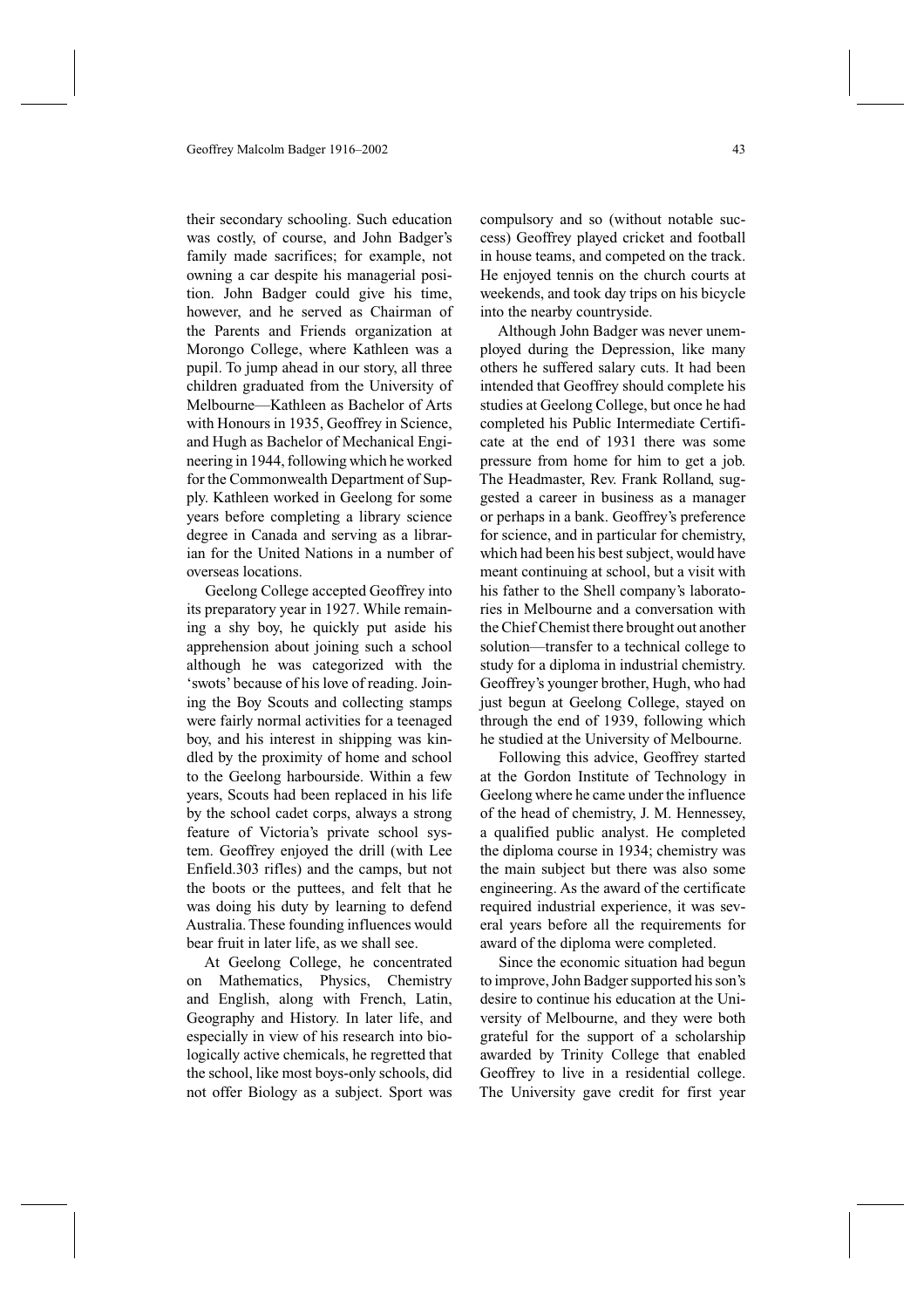Chemistry, Natural Philosophy (Physics) and Mathematics on the basis of his diploma studies, thus enabling him to begin in the second year of the BSc course.

# **University Education and Beginning Research**

Geoffrey's record at school had been solid but undistinguished, and his university career continued that level of performance until he was able to concentrate on chemistry alone. In 1935, he achieved passes in Pure Mathematics and Chemistry, Honours in Natural Philosophy, and passes in both French and German language studies. He repeated the Chemistry and language scores in the third-year course in 1936 and also gained Honours in Metallurgy I, thus completing his Bachelor of Science degree. At the university, Geoffrey continued his military involvement by joining the Melbourne University Rifles in April 1935, for a threeyear term. Technically, he was voluntarily enlisted in the Militia.

In 1937, Badger conducted research for his MSc degree at Melbourne, under the guidance of Associate Professor William Davies. Along the way, he was awarded a Minor Research Grant (£25) and in 1938 a Major Commonwealth Research Scholarship (£40). He finished with First Class Honours and was awarded the Bartlett Scholarship (£50) for research in chemistry. His thesis, completed in 1937, was entitled 'Synthetic Plant Growth Hormones: The Acetic Acid Derivatives of Thianaphthene'. The synthesis of thianaphthene-acetic acids and exploration of their activity as synthetic plant hormones was Davies' major interest at the time, although Badger's contribution to this research programme was not published until twenty years later (95). There were continuing common interests, however, for example Davies' research on the isolation of carcinogenic compounds from over-cooked foodstuffs (Anon 1966) that he began some years before Badger's experiments on the formation of polycyclic hydrocarbons by high-temperature treatment of simpler organic substances (183).

Having completed his MSc, Badger was determined to continue with university research, but to do this he had to proceed overseas since the PhD degree was not to become available in Australia until after the war. On Davies' recommendation, he was accepted by Professor J. W. Cook at the Chester Beatty Research Institute, Royal Cancer Hospital, London, and his research there was to set a pattern that he followed for many years. The University of Melbourne generously allowed Badger to continue to receive his scholarships during his first year at London, but his father had to pay for the voyage. In the later stages of his PhD research, he was supported by a Finney-Howell Research Fellowship.

As well as sharing Cook's interest in chemicals that produce cancer, Badger sought chemicals that might inhibit tumour growth. New substances were synthesised in the laboratory and injected into rats and mice that already had tumerous tissue. The work produced a steady stream of publications (1–9) and after two years of intensive effort Badger was awarded the PhD degree in December 1940 for his thesis, 'The Synthesis of Growth-inhibitory Compounds Related to the Carcinogenic Hydrocarbons', supervised by Professor Cook and Dr C. L. Hewitt.

Badger had no trouble securing a position in the chemical industry with Imperial Chemical Industries (ICI) in the Manchester area, and on the strength of his new salary (£325 a year) he was able to marry Edith Maud Chevis, whom he had first met at the Chester Beatty Institute where she worked as a secretary. They spent a honeymoon in Huddersfield, the unlikely location being explained by his need to inspect ICI factories there as part of his induction into the industry. Seeing that he had expressed an interest in medicinals, ICI put him to work on a new plant for the production of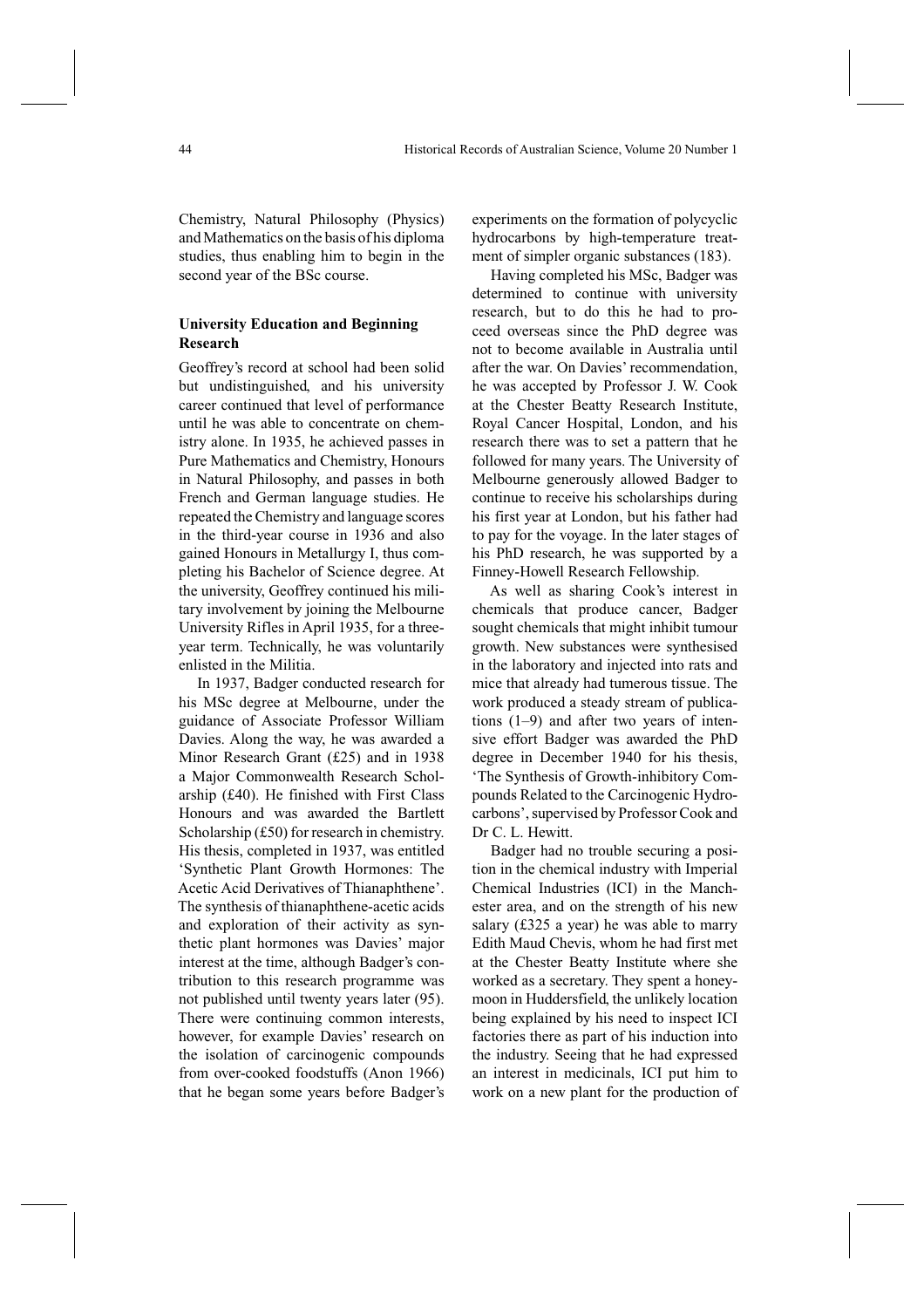sulphamerazine, which had antibiotic and was thought to have anti-malarial properties. It was in great demand in tropical theatres of war. Badger would not have known that at about this time Australian chemists were manufacturing sulphamerazine, having begun the project without British assistance, but with advice from the Adelaide professor whom Badger was eventually to succeed, A. Killen Macbeth (Weickhardt 1947).

Badger played his part in war-time civil society, first as a Gas Identification Officer in Chelsea (1939–1941) while he was studying in London, and then as a member of the Manchester Home Guard (1941–1943). Despite this and his industrial chemical contribution to the war effort, he hankered after a more direct involvement, but on application to join the forces he was told to return to his scientific work. Undaunted, he answered an advertisement placed by the Royal Navy in *Nature* for men with at least two years of university mathematics to serve as instructors in navigation. After an interview and a medical examination, he was accepted as an Acting Temporary Instructor Lieutenant to teach navigational methods, both coastal and astronomical, to naval recruits. The relevant teaching tool was the*Admiralty Navigation Manual*, published in three volumes by His Majesty's Stationery Office, 1938–1939. Sporting a brand new officer's uniform, he reported for three months'training at Bristol while his wife returned to live with her parents in London. After a week's leave, he then reported for work at HMS *Dauntless*, a light cruiser launched in 1918 and used from 1943 as a training vessel based at Inverkeithing near Edinburgh. Subsequent periods of leave meant a train trip to London to spend the weekend with Edith, and an early morning return to duty.

Once the war ended, Badger wanted to return to civilian life, but he was not released until 1946, well after the war's end, and only then when his old mentor, Professor Cook, wrote to the Admiralty. Badger was the recipient of one of the first ICI fellowships (Rae 1994), which enabled him to embark on a postdoctoral career with Cook who had by then moved to a Chair at the University of Glasgow. The Badgers rented a flat for the three years they were in Glasgow, and Geoffrey's career advanced steadily as he worked under Cook's direction and also provided day-to-day supervision of many of the professor's graduate students. His published work (10–33) showed the concentration on polycyclic aromatic compounds and their biological activity that had begun with Cook in London. As Badger set sail for Australia in 1949, he was awarded the Glasgow DSc for a thesis entitled 'Studies on the Relationship Between Chemical Constitution and Biological Action'.

#### **Return to Australia**

Towards the end of his three years in Glasgow, Badger began to explore opportunities inAustralia. He was, for example, an unsuccessful applicant for the Sydney Chair of Organic Chemistry in 1948. He also wrote to all professors of chemistry in Australia asking whether there were or were likely to be vacancies for which he could apply. The only response came from Professor A. Killen Macbeth at the University of Adelaide, and it was followed by an assessment of Badger by a Glasgow physicist contacted by the Adelaide hierarchy to 'look over' the prospective staff member. The report must have been favourable because Badger was offered a Senior Lecturer position that he took up in 1949.

While Badger was establishing a research group in Adelaide, publications arising from his work in Glasgow continued to appear in the journals (39, 46, 49, 54) Chemists traditionally list authors in alphabetical order and Badger benefited from this convention. The publication of his first 'Adelaide' research (34) was based on the work of his first Honours student, Ronald Pearce. Badger soon gathered around him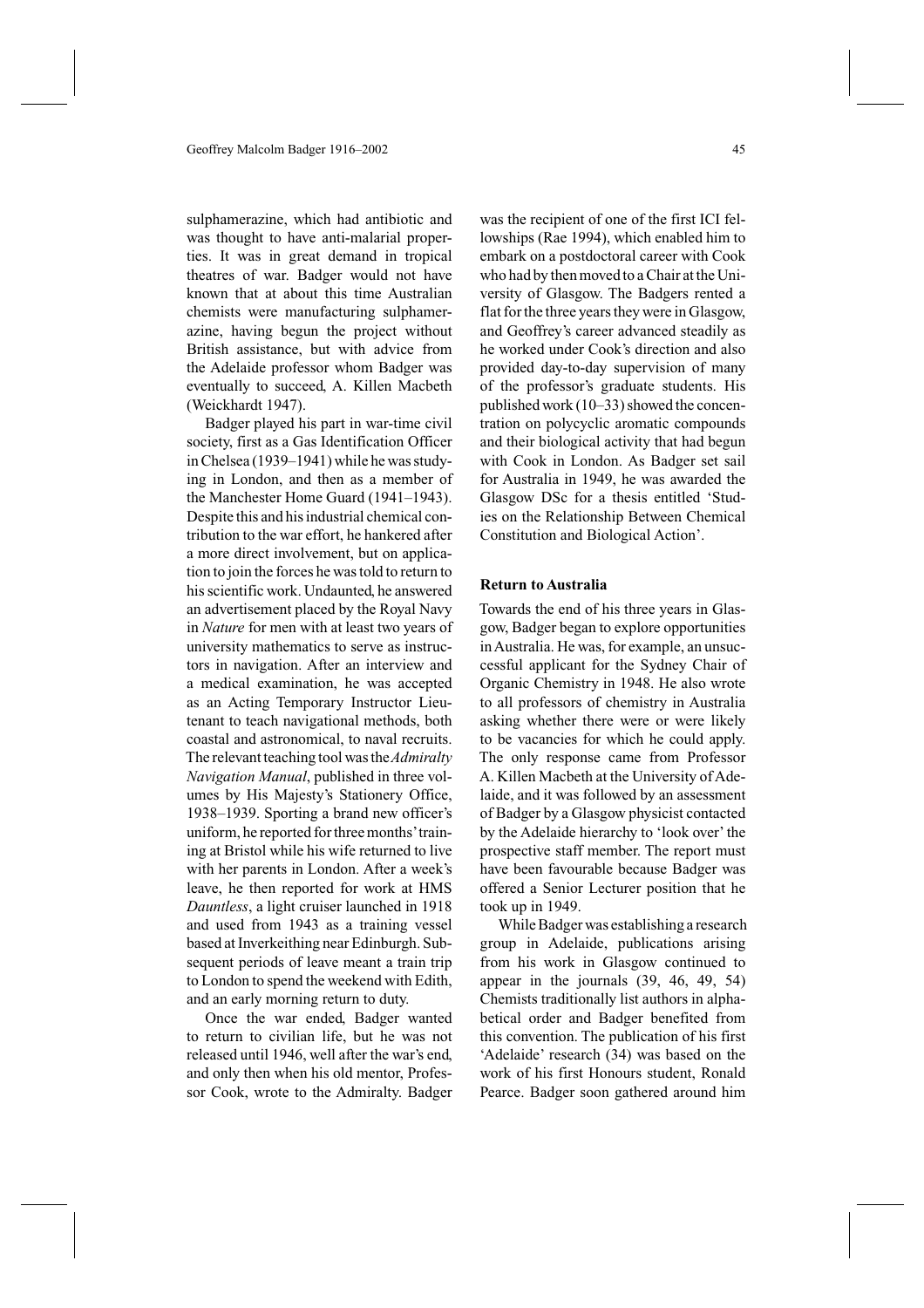an active group of Honours and PhD students and his and their interests were served by his attention to publishing their work (34, 37–38, 41, 45, 49, 50 and 55 with Pearce, for example) in multiple instalments. Like Cook, with whom he had spent two periods of research, and other organic chemists of the time, Badger established series of papers under common headings substituted anthracene derivatives (eight papers), polynuclear heterocyclic systems (fifteen papers), aromatic azo compounds (eight papers), desulfurisation with activated metal catalysts (twenty-three papers), formation of aromatic hydrocarbons at high temperatures (twenty-nine papers), porphyrins (eight papers) and photochemical reactions of azo compounds (six papers). In a few cases, numbered papers in the series appeared not over Badger's name, but over those of his co-workers, who acknowledged his continuing interest. A Badger student from those early years whose subsequent career reached great heights was Rowland Pettit, who had completed an Honours degree with Macbeth then became Badger's first PhD student (49, 50, 52, 55, 57, 58, 69). Later, as a professor at the University of Texas, Pettit was responsible for the synthesis of the iconic molecule, cyclobutadiene (Gilbert 1995).

In 1951, Badger was promoted to Reader, the senior sub-professorial grade, and then upon Macbeth's retirement in 1955 he was appointed to the newly-created Chair of Organic Chemistry. In the preceding year, D. O. J. Jordan (1914–1982) had been appointed to the parallel Chair of Inorganic and Physical Chemistry and was probably responsible for ensuring that each of them was able to head a separate department, of organic chemistry and inorganic and physical chemistry, respectively. Such a division was seen in a number of British universities, although at Cambridge the division was between physical chemistry in one department and organic and inorganic chemistry in the other, while at Oxford there were four departments (inorganic, organic, physical and theoretical). In establishing departments and chairs, Australian universities had generally held to the one-professorone-department rule, according to which the establishment of a second chair in a discipline automatically led to the fission of the existing department. This may have been the driving force at Adelaide, as it had been at Sydney in 1915 when Robert Robinson was appointed to a new Chair of Organic Chemistry, and was certainly the case at the University of Western Australia, although a compromise was adopted there with the two departments (inorganic and physical chemistry, and organic chemistry) forming a school with common technical services and budget (Bayliss undated). The new Adelaide professors worked harmoniously together, providing great strength for chemistry in such arenas as the Professorial Board, and providing a model for the later separation of Pure and Applied Mathematics (Best 1987; Edgeloe 1987).

Much of Badger's research in subsequent years was performed in conjunction with Graham Lewis, who shared with Badger a service background and research experience at the Chester Beatty Institute, and a great interest in the chemistry of aromatic azo compounds. Lewis served in the Royal Australian Air Force in the Second World War, afterwards entering the University of Adelaide under the Commonwealth Reconstruction Training Scheme and completing his BSc at about the time Badger took up his appointment. He was Badger's Honours student of 1951 (44) and completed his PhD in 1955 (60, 65, 66, 67, 71). He was appointed to the Adelaide staff in 1956 after a postdoctoral period at the Chester Beatty Institute, and promoted successively to become a Reader in 1966.

Badger's British experience and the prestige of Britain's Chemical Society led to his publishing his research, apart from some specialist contributions, in the Society's *Journal of the Chemical Society* until 1962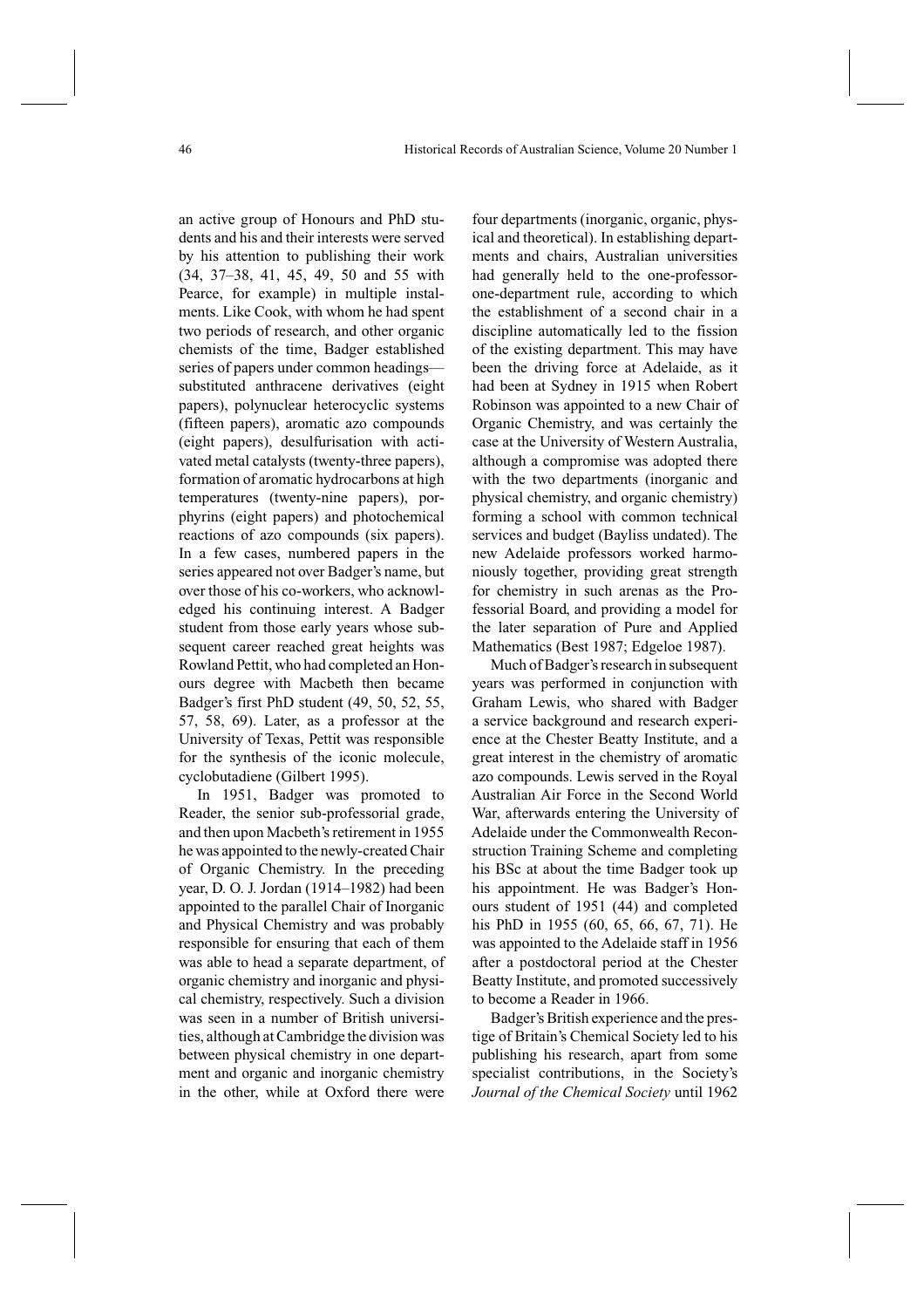(last paper 133). Thereafter, however, his major publication vehicle became the *Australian Journal of Chemistry* (first paper 136). There is an obvious connection with Badger's membership of the editorial board of the Australian journal 1960–1964, but CSIRO (publishers of the journal) were also asking leading Australian scientists to publish in their journals so as to lift their international profile (Walby 1976). Former colleagues at Adelaide recall that Badger encouraged them to follow his lead and publish the results of their research in the *Australian Journal of Chemistry*. The support by many of Australia's leading chemists resulted in a rapid growth of the number of papers published in the journal, from 73 in 1960, to 157 in 1963, and 256 in 1965, and a change from quarterly publication to bimonthly in 1963 and then monthly from 1964.

Towards the end of his laboratory career, Badger produced what he regarded as his best work, the synthesis of a series of annulenes, organic substances with alternating double and single bonds in an eighteenmembered ring. The parent substance had been synthesized by the English chemist Franz Sondheimer (Jones and Garratt 1982) and found to possess aromatic character, resembling in that respect the benzene ring of six carbons when represented as having alternating bonds. Best (1987, p. 145) reports Badger as saying 'I was sitting having coffee with Graham Lewis one morning. We were talking about the structure of 18-annulene. It has 6 hydrogen atoms inside the cyclic system and 12 external to the ring … Graham Lewis said it would be interesting to replace the six internal hydrogens with three atoms such as sulfur or oxygen. I agreed and went away. A short time later I returned with a possible method to synthesise such a compound'. The synthesis of 18-annulene trisulphide was effected by PhD student Jack Elix and reported in a short communication (156) and then in full detail (175). Subsequent syntheses by Elix of the oxygen analogue (189) and by U. P. Singh of a mixed oxide-sulphide (192) and a bridged disulphide (195) were reported, the last of these some years after Badger had left to take a senior position with CSIRO and then returned to lead the university.

Another piece of chemistry for which Badger is remembered, together with his then student Wolfgang Sasse (PhD 1957), is the coupling of two molecules of pyridine by dehydrogenation over finely divided, activated nickel metal (84). The product of the reaction, 2,2 -bipyridyl, was at that time of great interest as a precursor to substances with herbicidal activity, but no convenient synthetic routes to it were available. ICIANZ chemists in Melbourne recognized the significance of the Adelaide work, improved on it and patented the process in Australia and twenty-eight other countries (Varco 1960). It was subsequently employed on an industrial scale by their parent company, ICI UK, to produce the herbicide Diquat (Kolm 1988). Sasse was appointed to a lectureship after completing his degree, and was soon promoted to Senior Lecturer. In his research work, he collaborated extensively with Badger on work with activated metal catalysts (97, 98, 107, 109, 115, 118, 122, 129, 130, 152, 155, 157, 158, 159) before leaving Adelaide in 1964 for a position at CSIRO. Sasse was also the sole author of several papers in this numbered series. In Badger's final chemistry publication, a whimsically-entitled article 'Three Princes of Serendip: Chemical Discoveries by Accident and Sagacity' (202), he reviewed a number of chemical discoveries that fitted his twin themes. He ended the piece with his own and Sasse's work on active metal catalysis leading to the formation of 2,2 -bipyridyl, noting that 'the first commercial production of diquat therefore resulted from serendipity' since the 2,2 -bipyridyl had been formed from the solvent (pyridine) they chose in which to undertake a completely different reaction.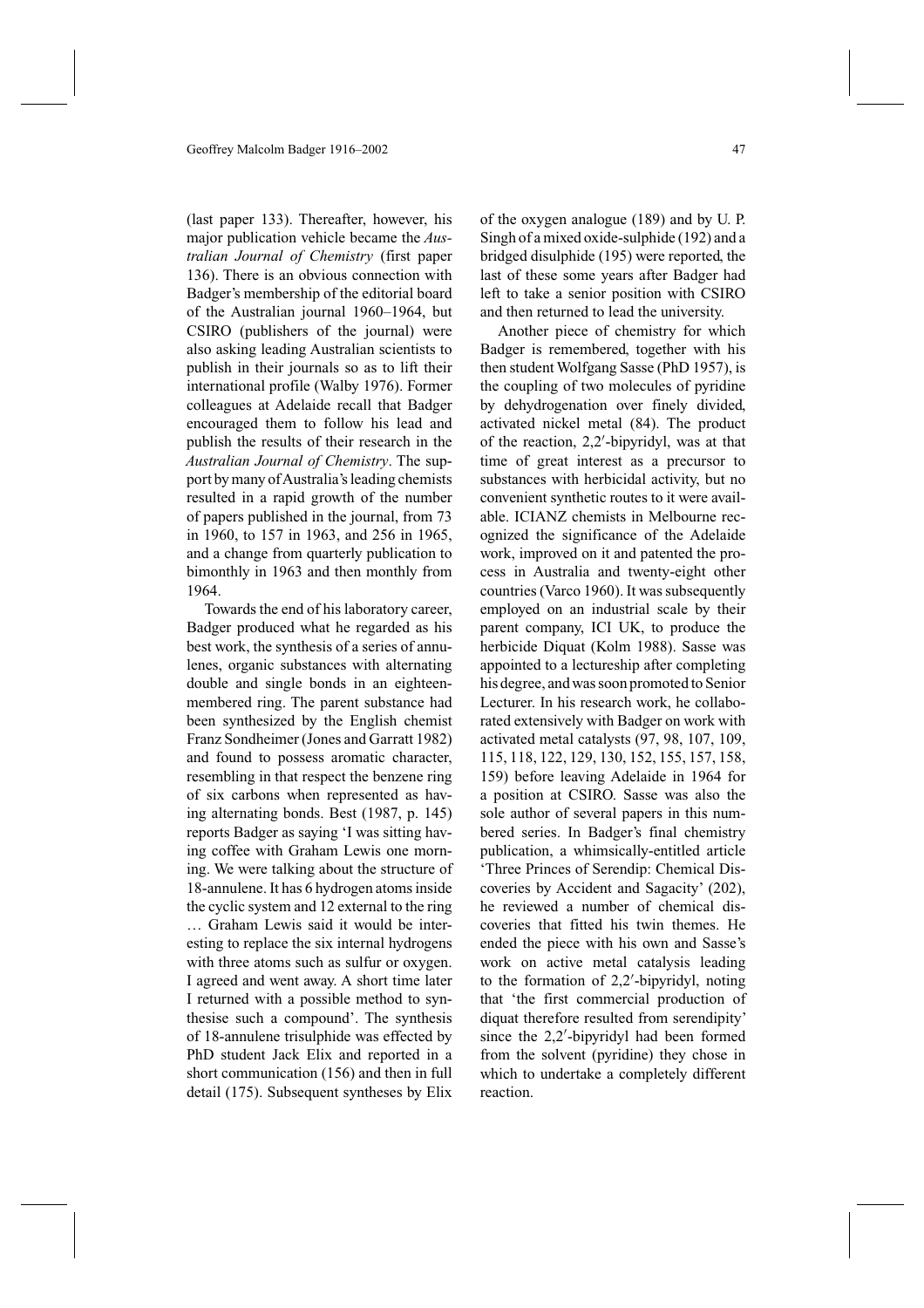While most of Badger's Adelaide research was classical organic chemistry, his eye for developing fields was exemplified by a number of publications in physical organic chemistry, especially spectroscopic work that was made possible by the increasing sophistication of scientific instruments and advanced techniques (45, 71, 81, 82, 83, 106, 111, 133, 153, 155, 197). In his extensive work on pyrolysis of organic compounds, the studies of mechanisms of reaction were facilitated by the use of  $^{14}$ C labelling that enabled the fate of particular carbon atoms to be established (145, 161, 184, 185, 193, 194). A few papers reported work on Australian natural products (85, 114, 148). Badger wrote a number of reviews of fields of chemistry where he had established expertise (42, 43, 47, 63, 73, 86, 91, 96, 100, 134, 183, 198) and he published four books that were written for advanced undergraduate students and research scientists (74, 127, 128, 200). *The Structure and Reactions of Aromatic Compounds*, published in 1954, was republished in 1957, and was followed by *The Chemistry of Heterocyclic Compounds* (1961) and *Aromatic Character and Aromaticity* in 1969 (reprinted in Japanese and in Polish in 1971). In between came *The Chemical Basis of Carcinogenicity* (1962, reprinted in Russian in 1966).

Badger's early interest in chemical carcinogenesis continued into his Adelaide years, but he could trace the field back beyond J. W. Cook, with whom he had first encountered this research field while studying for his PhD degree. Ernest Laurence Kennaway (1881–1958) had demonstrated that the tars produced in reactions of organic chemicals, and fluorescent hydrocarbons in particular, would produce cancers in experimental animals (Kennaway 1955). After Cook joined him in the late 1920s, they were able to show that certain polycyclic aromatic hydrocarbons were responsible, and that 3,4-benzpyrene was especially potent. Badger noted this in his obituary of Kennaway (112) and in the 1960s conducted extensive experiments, published in collaboration with Dr Tom Spotswood, on thermal routes to aromatic hydrocarbons.

Badger enjoyed socializing with his graduate students and postdoctoral fellows. Best has reproduced a 1964 document in which Badger listed his associates and annotated the list with notes about their countries of origin and the names of girlfriends (Best 1987, pp. 146–147). We shall see the same attention to detail when Badger later walked a larger stage. His final lecture each year to the first-year class, no doubt intended to encourage them to proceed to second-year chemistry, was replete with jokes and anecdotes and illustrated with black-and-white slides. It was also widely attended by students who had enjoyed previous years' performances. Text and slides for a number of these lectures are held by the University of Adelaide archives. Within the Department of Organic Chemistry, however, Badger, like his predecessor A. Killen Macbeth, ran a tight ship. Everybody was encouraged to work hard, and in consequence Badger was admitted by his graduate students to The Most Noble Order of the Grindstone. On Friday afternoons Badger toured the laboratories, conducting what was referred to as 'Captain's Inspection', no doubt an echo of his Royal Navy days.

# **CSIRO and the ARGC**

In 1964, Badger resigned from the University of Adelaide to become a member of the CSIRO Executive, chaired by Sir Frederick White (1905–1994). As Badger took up his appointment, the Executive was in the process of moving from Melbourne to Canberra, and so he and his wife relocated to the national capital and sold their Adelaide residence.

Badger was with CSIRO for only two years before he returned to the University of Adelaide. Although his work in Canberra and visits to universities and CSIRO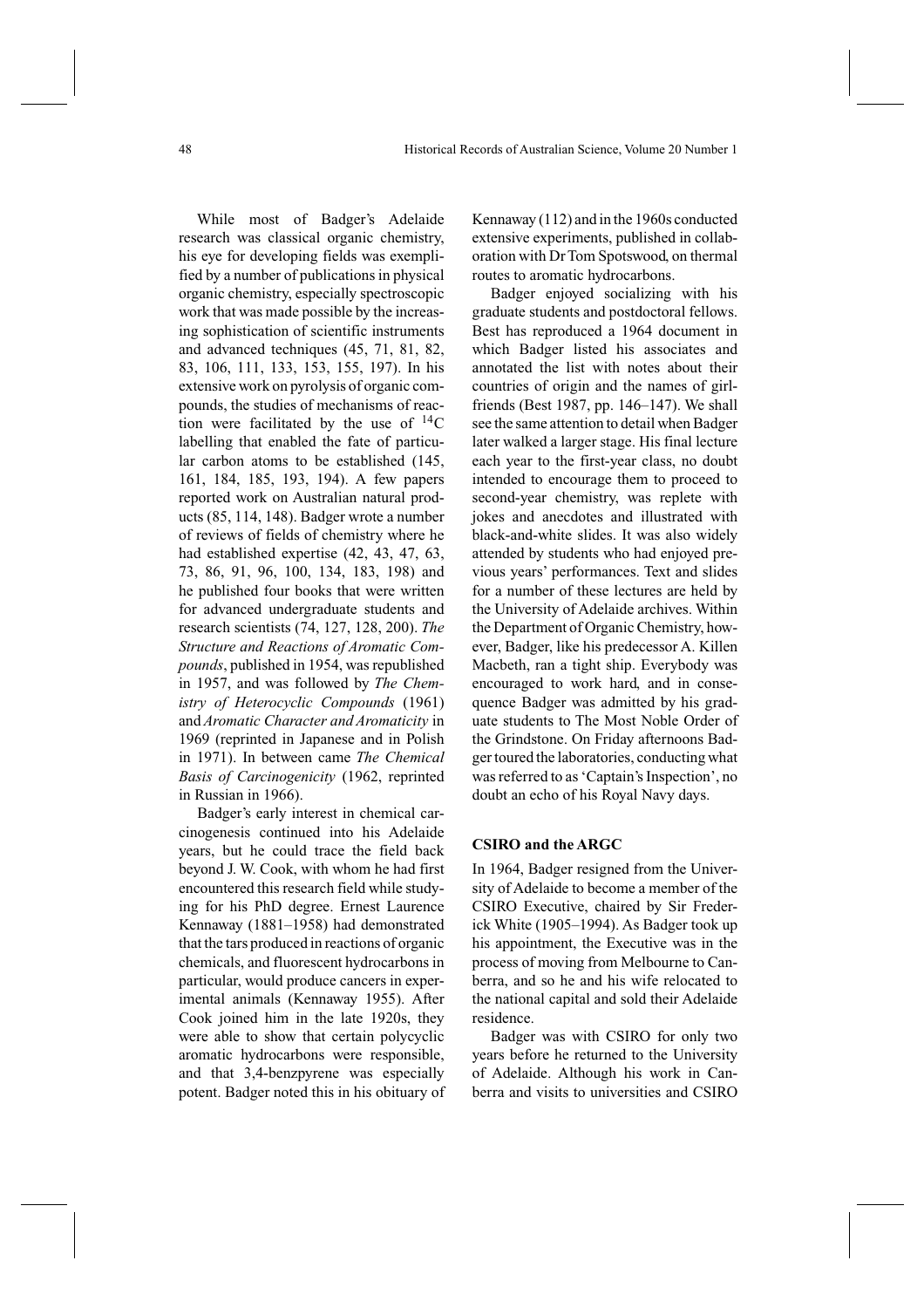Divisions around the country kept him in close contact with active researchers, Badger found that he missed the contact with students that he had had during his own research career, and this was an important factor in his decision to return to university life. The 'student factor' emerged again during his years as Vice-Chancellor.

In April 1965, while Badger was in Canberra, the Minister-in-Charge of Commonwealth Activities in Education and Research, Senator John Gorton, appointed him to the newly-formed Australian Research Grants Committee (ARGC), ostensibly as a 'non-university person' although he had only recently left the education sector for CSIRO. Badger's accession to the position was no doubt due to the foundation chairman of the committee, Professor Rutherford (Bob) Robertson, who had been Professor of Botany at Adelaide and hence Badger's colleague for some years. The duties of the ARGC involved assessment of applications for grant support and campus interviews with researchers, mainly from the sciences, but also from the humanities and social sciences. When it was announced that he would be returning to Adelaide, Badger resigned from the ARGC to avoid a conflict of interest, and another chemist, D. L. Ford, was appointed in his place.

### **Back to Adelaide**

Badger accepted an invitation to become Deputy Vice-Chancellor at the University of Adelaide at a time when universities around Australia were strengthening their senior executive ranks by appointing deputy and pro-vice chancellors to share in the academic leadership of the institution and leave the vice-chancellor free to play a broader role. Simon Marginson, writing about this in his history of Monash University (Marginson 2000), ascribes the change to the influence of the American management expert, Peter Drucker, and his advocacy of 'a small elite of visionary manager-leaders'. Adelaide had more than duty-sharing in mind, however, since the then Vice-Chancellor, Henry Basten, was to retire within about six months of Badger's arrival and it was clear that succession planning was the reason for Badger's recall.

Badger was Vice-Chancellor for ten years (1967–1977), a period when Australian universities had to respond to calls at two levels for greater participation in university governance. The two were linked, but played out under quite different circumstances. There was resistance from members of the University Council to changes that would see non-professorial staff and students elected to Council by their various electorates, but Badger was successful in bringing about this reform, which was enshrined in the *University of Adelaide Act* (1971) brought down by South Australia's Dunstan government. Further down the university hierarchy, there were pressures to allow non-professorial staff to become heads of departments. Badger opposed this change, on the old-fashioned ground that a professor chosen for excellence in subject matter should be capable of running a department. He pointed out that junior staff could not be expected to exercise the same degree of care for governance and finance, career development and all the other responsibilities that had been devolved over the years to departmental level. The battle was lost in 1974, and while departmental governance was generally in the hands of senior academics with sub-professorial appointments, in a few cases even such junior staff as lecturers were elected to head departments. A profile published at the end of Badger's time as vice-chancellor (Cockburn 1977) noted 'the resignation of some firstclass academics who found they could not mix scholarship with politicking', but that regarding the expansion of participation in university governance, Badger felt that democratization had not been a recipe for mediocrity and that 'in most departments the quality was very high'.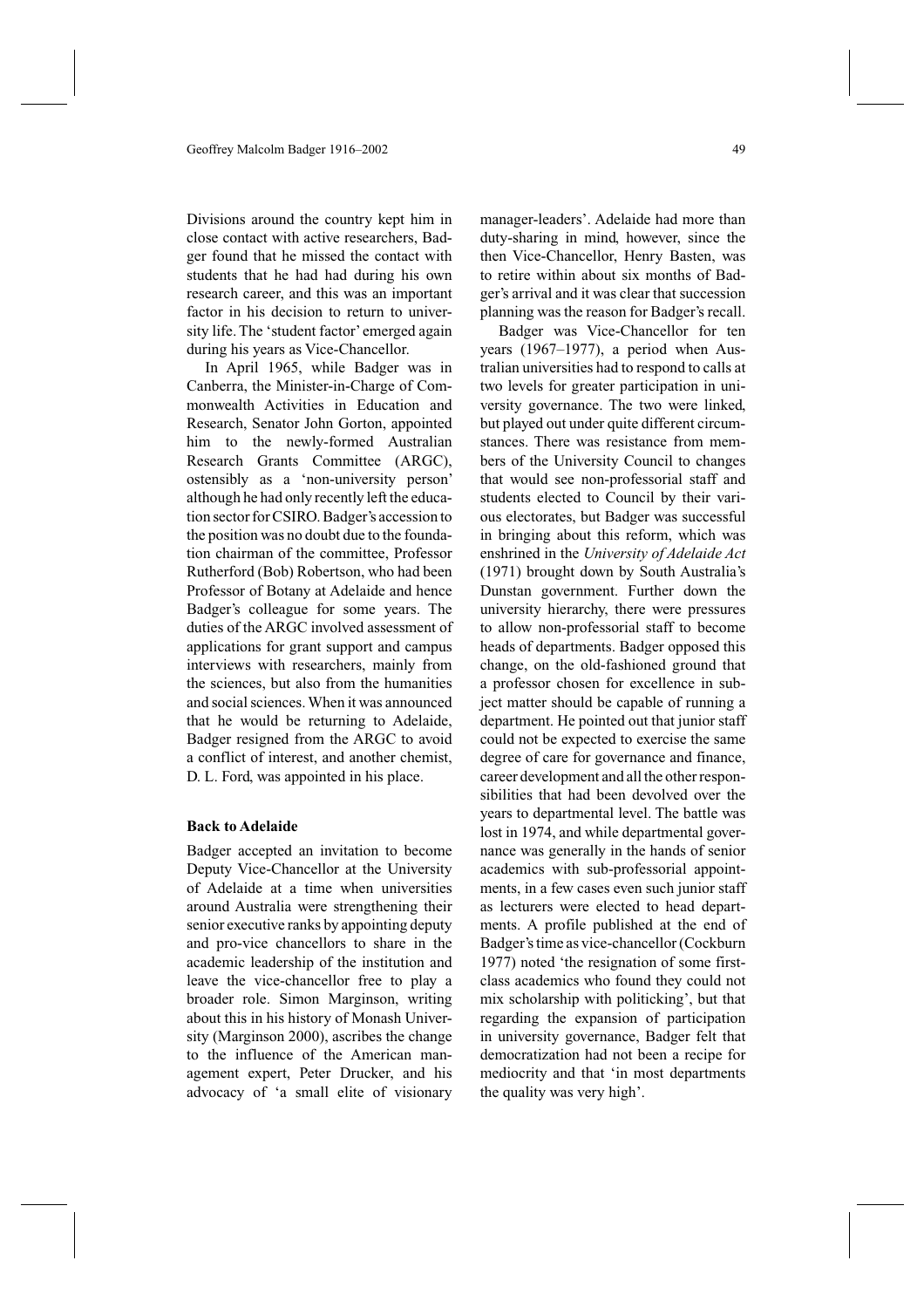The other push for more involvement came from students, radicalized by Australia's involvement in the Vietnam War and especially by the introduction in the late 1960s of selective (ballot-based) conscription of young Australian men for military service. Opposition to the war was a catalyst for the expression of other concerns, and Badger received delegations of students who came to his office to complain about the university's lack of overt opposition to conscription and about social conditions that they said demanded the university's attention. As at most Australian universities, there were large meetings in open spaces on the campus and, like most vice-chancellors, Badger was often in attendance and recognized by the students although choosing not to address the meetings. Universities must allow free speech, he felt, but their tradition of scholarship must be protected. The stance taken by Professor Bruce Williams, Vice-Chancellor of the University of Sydney at the time, was that the university was obliged to obey the law although it might test the law in court if it felt that this was warranted. Students, as citizens, could make up their own minds, but it was not in the power of the university to accede to their demands that the university defy the law concerning disclosure of information, for example (Williams 2005). Badger, however, was praised for risking prosecution under the Crimes Act when he (allegedly) 'told the then federal Government that he'd go to gaol rather than let Government officials see student files to help them identify draft dodgers' (Cockburn 1977).

It is fair to ask why Adelaide escaped the violence and prolonged disruption that marked student protest at some other Australian universities. Louis Matheson, Vice-Chancellor at Monash University, used words like 'rebellion', 'occupation' and 'insurrection' when he came to write about the troubles at Clayton, and he conceded that he had 'allowed himself to become too personally involved'(Matheson 1980). Matheson addressed student meetings, thereby aligning himself with the 'authority' that radical students had chosen to oppose, and he faced a more determined student ginger group led by Albert Langer and the university Labor Club than existed at other Australian universities. In commenting on student unrest at Adelaide, Duncan and Leonard in their history of the University commented extensively and favourably on Badger's 'perceptive and sympathetic address' at a Commemoration ceremony in May 1971, in which he advised that 'both generations … need to be patient and tolerant' and to keep open the channels of communication (Duncan and Leonard 1973). Leonard would have been among the 'substantial proportion of sub-professorial staff' who supported many of the students' demands, and so it is perhaps not surprising that the authors were prepared to praise Badger for trying 'to practise what he preached in his Commemoration address'.

An aspect of university life at which Badger excelled was wide-ranging informal discussion among colleagues. It was his custom to lunch each day at the Staff Club and to make a point of sitting with different people, discussing university business with them and seeking their points of view. Also, among the less confrontational aspects of his vice-chancellorship, Badger placed special importance on the establishment of an Aboriginal Music centre. His interest had been aroused by a staff member in the Department of Music whose specialty it was, and by a visit he paid to the Indulkana people in Central Australia. After several visits from tribal elders and meetings at which everyone including Badger sat on the floor of his office, the University accepted his proposal to establish the centre in North Adelaide.

An interesting evidence of Badger's rapport with students was his contribution to a seminar organized by Friends of the Earth in 1972, when he posed the question 'is modern technology a blueprint for destruction'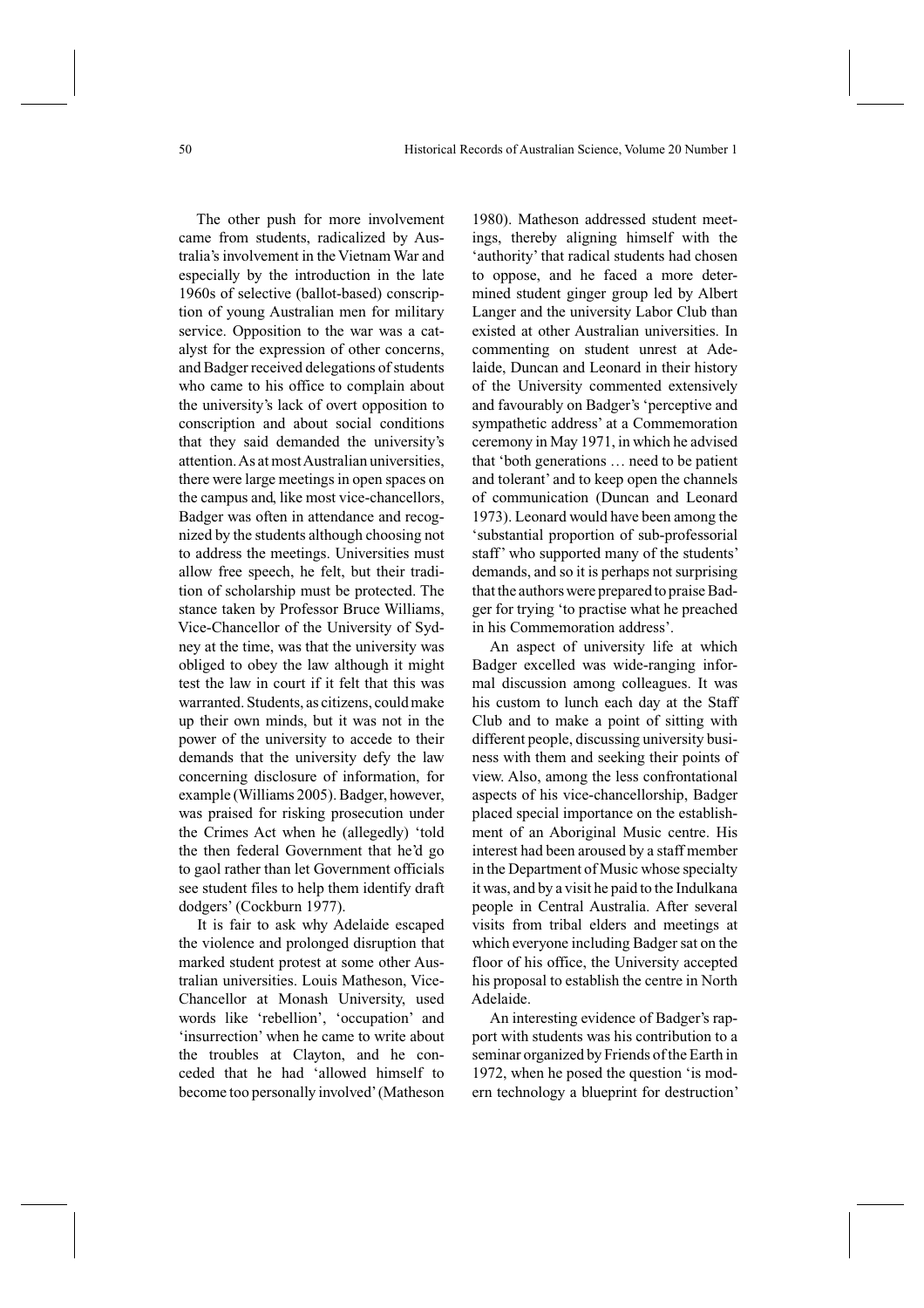(205). Noting 'that we are rapidly increasing pollution of the atmosphere, the seas and rivers, and the general environment', Badger presciently went on to describe carbon dioxide as a serious pollutant because of the 'glasshouse effect', which could lead to 'increase in ocean levels, flooding of coastal areas, and considerable changes in climate'. He took a similar line the following year in his Presidential Address to Section 2 (Chemistry) of the 44thANZAAS Congress in Sydney, but also included remarks about the consequences of the dispersal in the environment of pesticides such as DDT.The address was published by ANZAAS under the heading 'The Quality of theAir:A Study of Pollution' (201).

As Vice-Chancellor, Badger was very much a public figure. He helped to found the Friends of the Art Gallery of South Australia, and was the body's inaugural President. As a further illustration of his interest in the visual arts, he played a crucial role in the purchase for the University in 1971 of a significant sculpture by Henry Moore, *reclining connecting forms*. He served on selection committees for a number of awards, and chaired a committee on worker participation in management, the report of which was adopted by the Dunstan government (206).

While he was Vice-Chancellor, he still found time for some chemistry, continuing his interest in aromatic molecules and writing his book *Aromatic Character and Aromaticity* (1968). He enjoyed the personal assistance of Jillian Teubner (née Donnelly) who had done research under his supervision for her BSc Honours and PhD degrees. Jillian and her husband Peter Teubner (Professor of Physics at Flinders University) remained close personal friends of the Badgers' until Jillian's untimely death in 2002. Following his retirement as Vice-Chancellor, Badger held a position as Research Professor in the Department of Organic Chemistry although he was no longer involved in experimental

science. In November 1985, a dinner was held to commemorate the centenary of the teaching of chemistry at the University, which began with the appointment of Edward Rennie in 1885. Badger was the guest speaker at the dinner, and his remarks—including the claim that the Adelaide chemistry school was 'better than most of the chemistry schools in the British provincial universities'—were reported in the campus newspaper (*Lumen* 1985). As part of the commemoration, the laboratories of the Department of Organic Chemistry were named the G. M. Badger Laboratories. Also marking the centenary, the University held a special meeting of the Assembly, chaired by Deputy Chancellor Hon. Justice Roma Mitchell, at which the oration was delivered by the Master of Christ's College, Cambridge, Lord Todd. The connection with Badger would have been obvious to most, since Todd was the doyen of the world's organic chemists and an old friend of Geoffrey Badger.

### **Australian Academy of Science**

Badger was elected to Fellowship of the Australian Academy of Science in 1960 and served the Academy as a member of Council (1964–1967), Secretary (Physical Sciences) (1968–1972) and President (1974–1978). In 1967, the Academy established its Science and Industry Forum that brought together leaders from industry, government and science. At its first meeting, it resolved to prepare reports for consideration at further meetings and promulgation as expert advice to the nation (Fenner 2005). Badger led a group to 'study and assess the need for a national science policy'and their report was published as Report No. 1 of the Forum (203). The report formed the basis for discussion at the October 1968 Forum meeting, and attracted the attention of the Minister for Education and Science, Malcolm Fraser. Fraser spoke on 'Government approaches to science' at the Forum's subsequent meeting in February 1969 but, to the disappointment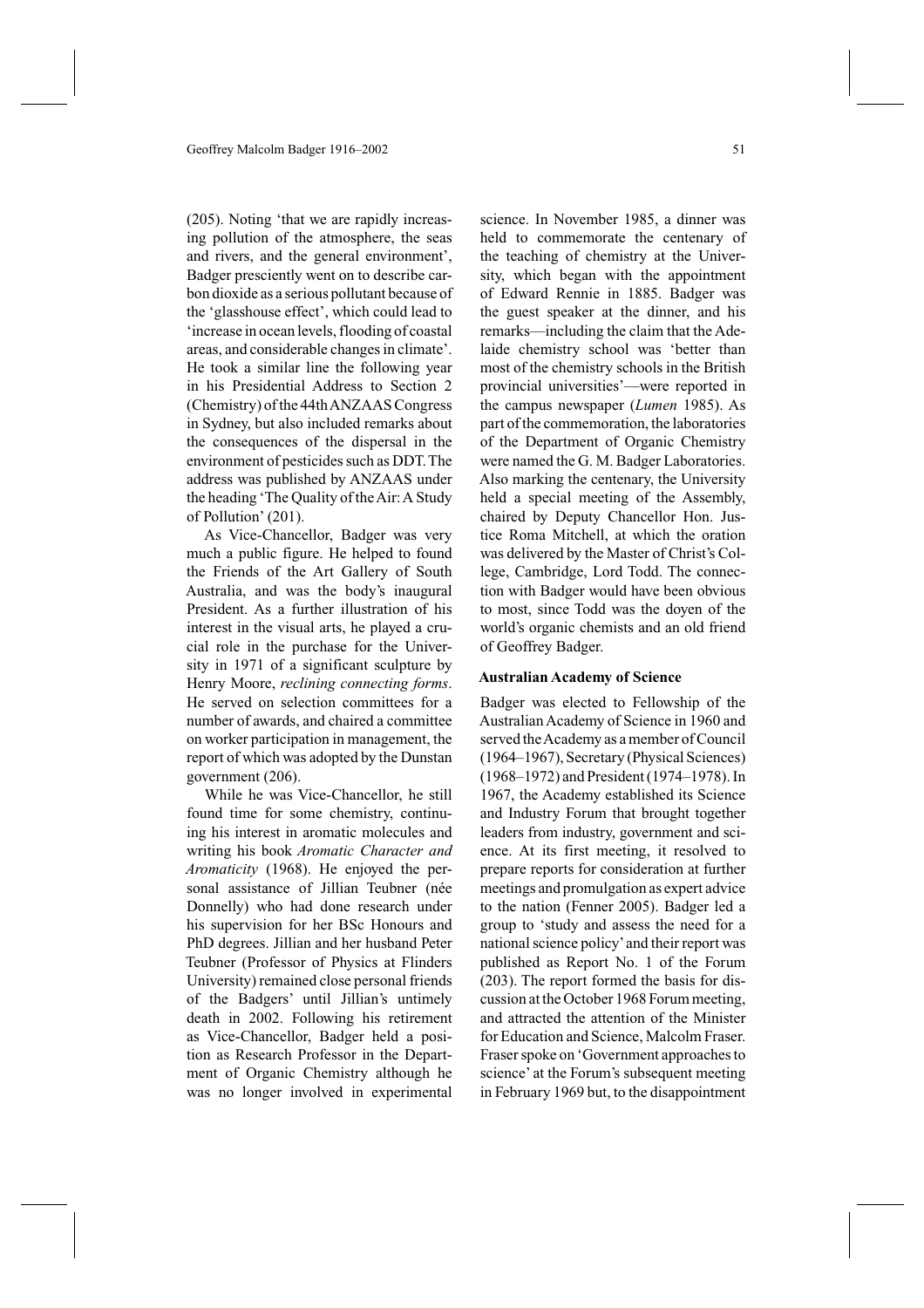of some, without expressing support for the establishment of an advisory body. Fraser's address was published by the Academy later that year as a National Science and Industry Forum Report.

Badger had a strong interest in science policy, and as President he led the Academy to devote more of its efforts to developing independent advice to government. His first Presidential Paper (207) took a broad approach, while his second (208) emphasized the importance of basic science for Australia's future. The views of the Academy were readily transmitted to the Australian Science and Technology Council (ASTEC) discussed below, but it is sufficient to note here that Badger was also the chairman of ASTEC.

In 1975, Badger's strong stand on the importance of science to technology brought him an invitation to speak at a conference in Chile organized by the Australian Society for Latin American Studies. He and his wife spent a few days in November at Viña del Mar on the coast west of Santiago, then went on to Brazil as guests of the Brazilian Academy of Sciences, visiting universities and research establishments. In 1979, he and his wife were guests of the USSR Academy of Sciences as they visited Moscow and St Petersburg, pausing on the way to visit universities in the Tokyo region. The Australian Academy of Science holds extensive reports written by Badger on these 1970s visits.

Badger was a popular speaker in Australia. As well as serious addresses that served to promulgate his views on science and technology, there were addresses to a range of audiences on less serious or social occasions. The texts of a number of these witty talks are held by the Academy, and they reveal the careful preparation of material with jokes and other cues written on the manuscripts. His light-hearted talks were usually accompanied, however, by serious messages such as 'there are no utopias' and 'as cynics have said, technology enables us to be more miserable in greater comfort'.

# **Australian Science and Technology Council (ASTEC)**

The formation of a body that would be charged with providing advice to government on science (and later technology) was not supported by all sectors of the scientific community. Johnston and Buckley (1988) trace the origins of the idea back as far as 1951, and mention that the first formal proposal was made by the Academy of Science in 1957. They further note that CSIRO was concerned that, to the extent that they had played this advisory role in Australian science and technology, their influence would be diminished if a separate body were to be established. This view was expressed strongly by Sir Frederick White, with whom Badger had worked as a member of the CSIRO Executive, but later White became a supporter of the formation of ASTEC.

Agitation for the formation of an advisory body persisted through the 1960s, with approaches to government by senior figures in the science community such as Sir Mark Oliphant and Sir Leslie Martin, both Fellows of the Australian Academy of Science. The interest in science policy by the Academy was shared by other professional bodies, notably the Royal Australian Chemical Institute and the Australia and New Zealand Association for the Advancement of Science (ANZAAS), and the breadth of this support was influential in the decision of the McMahon coalition government in 1972 to set up an Advisory Committee of Science and Technology. Badger was a member of this committee, which was chaired by Louis Matheson,Vice-Chancellor of Monash University. The committee was dissolved upon the change of government later that year. Badger and some other fellows of the Academy were involved in discussion with the new Prime Minister, Gough Whitlam,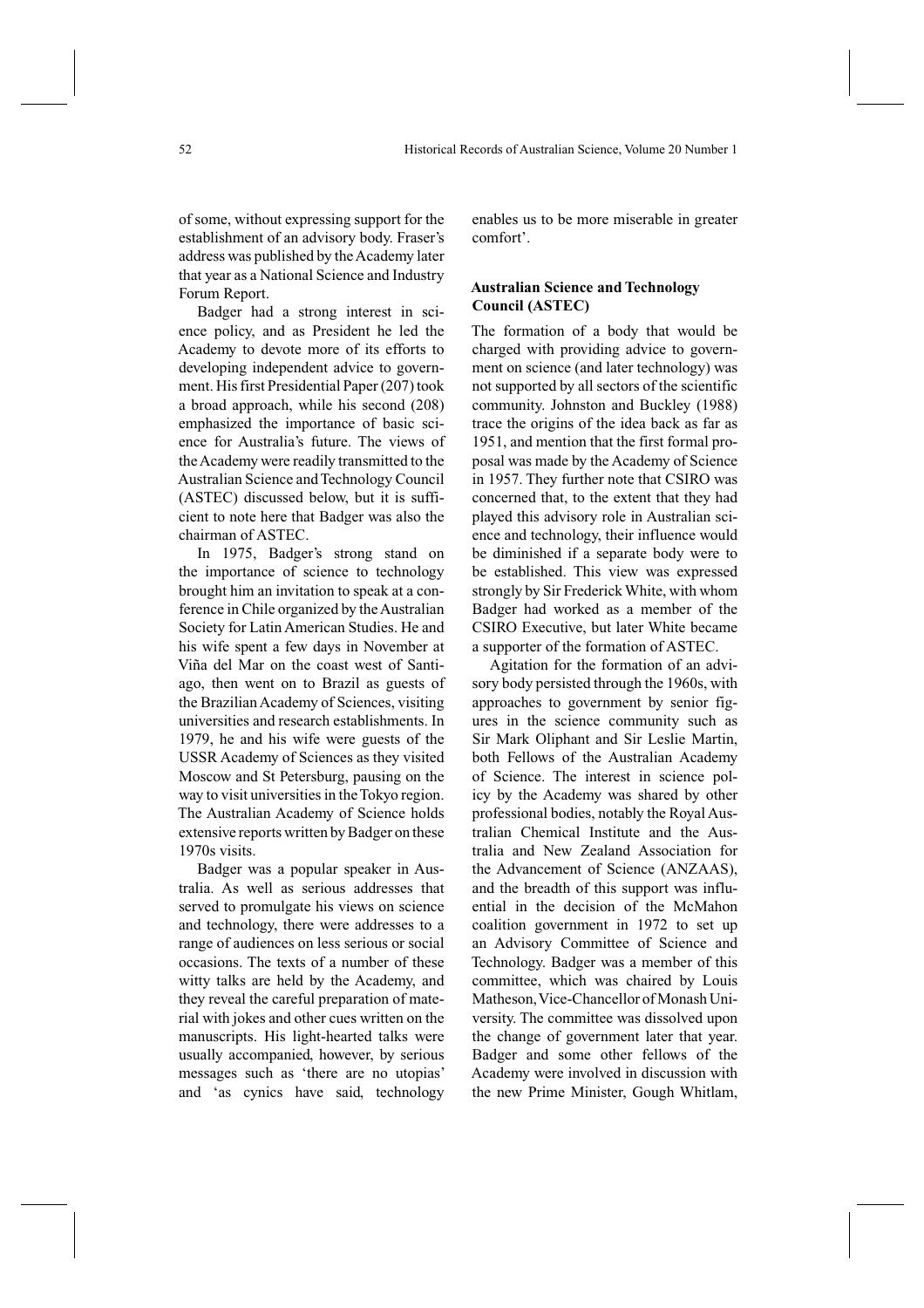about the terms of reference for a successor body, but it was not until March 1974 that the Minister for Science, William Morrison, produced a green paper, *Towards an Australian Science Council*. Prime Minister Whitlam announced the terms of reference for ASTEC at the January 1975 ANZAAS Congress. This was followed soon afterwards by a white paper, *Science and Technology in the Service of Society: The Framework for Australian Government Planning* and in the same month the establishment of an Interim Australian Science and Technology Council.

In mid-1975, the Royal Commission on Australian Government Administration established a Science Task Force chaired by the chairman of the Commission, Dr H. C. Coombs, who in introducing it said that 'It is important that scientists have the independence necessary for effective work but at the same time do not lose sensitivity to the needs of users of their work. We must seek the right way to organise science to meet the problems of the next decade.' Shortly before the December 1975 election, the Government received the report of the Science Task Force, which recommended that ASTEC should report to the Prime Minister or a Minister assisting him, and that 'there should be no Department of Science and no specifically designated minister for science'(Royal Commission 1975). This was clearly intended to free ASTEC from particular departments so it could play a 'supra-departmental' role.

The election brought another change of government and this led to changes being made toASTEC, which remained an interim body for some time. The Act to establish the permanent ASTEC was not passed until 1978 (incidentally expanding its full title to Australian Science, Technology and Engineering Council), although the members were appointed in April 1977. Badger was its chairman and three other members— Robertson, Nossal and Street—were Fellows of the Australian Academy of Science.

Badger spent two days each week in Canberra attending to his ASTEC duties, assisted by a small secretariat provided by government. His secretariat colleagues found him diligent, innovative and, most importantly, politically astute. On behalf of ASTEC, Badger reported directly to the Prime Minister, Malcolm Fraser, with whom he enjoyed a good relationship. This, however, tended to put Badger and ASTEC offside with the permanent heads of Commonwealth departments, some of whom resentedASTEC's influence. Badger moved to neutralize this opposition by inviting the heads to sit with ASTEC members at most meetings, and they were soon won over as supporters, especially as they recognized the value of having both senior industrialists and scientists as ASTEC members.

Under Badger's leadership, ASTEC produced reports dealing with the future of the Bureau of Mineral Resources, direct funding of basic research, marine science and technology,Australian telescopes, and a snapshot of science and technology in Australia (ASTEC 1978–1979). While few in the science community outside the reviewed organizations would have read the reports in full, their contents were summarized in the ANZAAS magazine, *Search*. That publication's editor, Ronald Strahan, congratulated Badger and his colleagues on a 'remarkable performance' (Strahan 1979). While it is not always easy to assess the impact of ASTEC's recommendations, some outcomes were clear. An earlier, internal review of the Bureau of Mineral Resources had not provided government with a clear picture of the possible future of the organization, but the recommendations in the ASTEC report were 'just what the Government had been looking for' and their acceptance by the Australian Government led to radical change in the organization's structure (Wilkinson 1996). The Bureau (now after several changes of name, Geoscience Australia) was 'changed, broadly speaking, from a survey body into a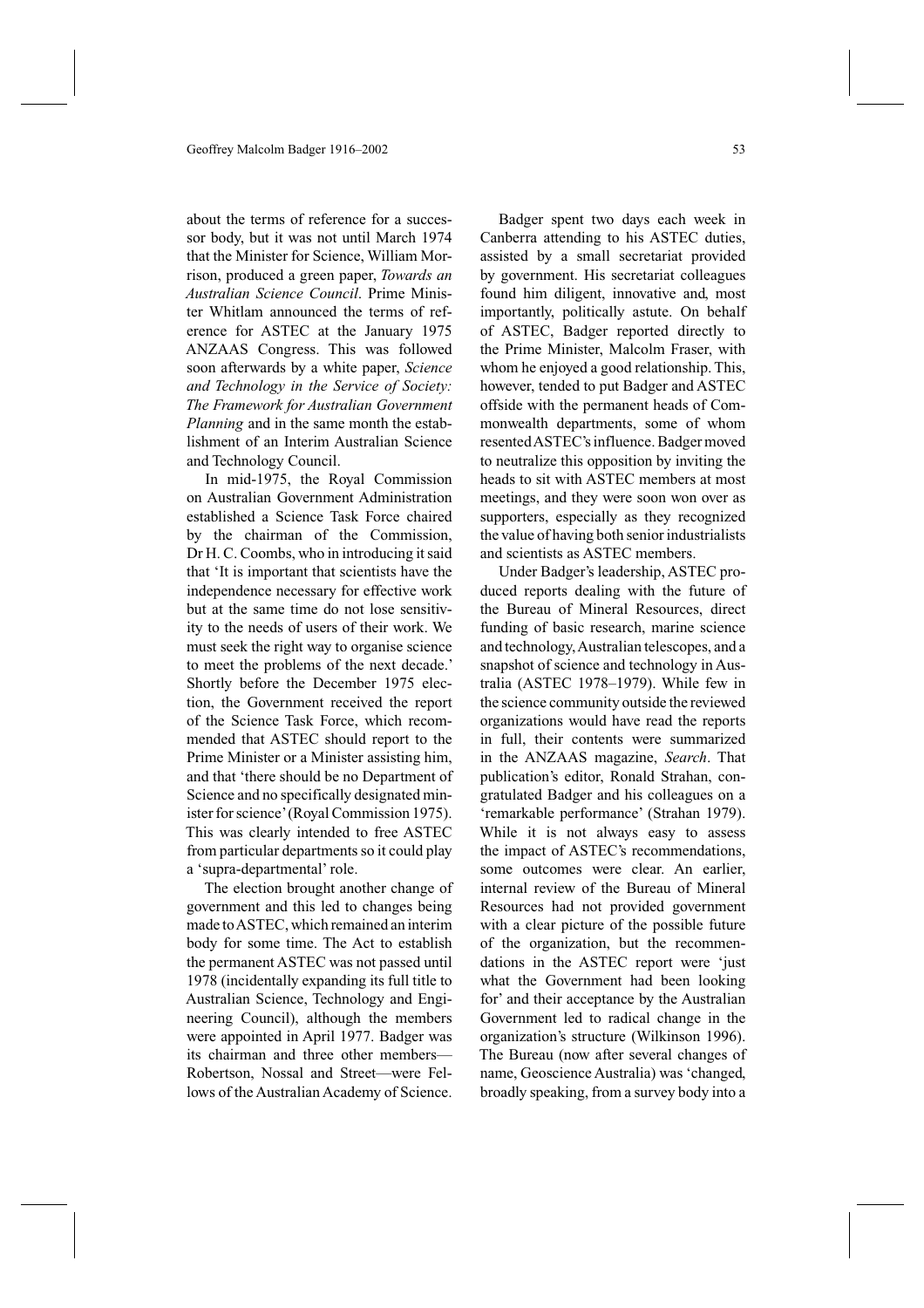resource-oriented research organization' (Campbell 1983).ASTEC's telescope report followed on from an inquiry by an inter-departmental committee into future arrangements. It recommended the construction of a new radio synthesis telescope to be known as the 'Australia Telescope', and also that all future government-funded instruments should be national facilities (Gascoigne 1988). The ASTEC report led to provision of funding for the Australian Telescope and its completion by 1988 at Culgoora in New South Wales, and is credited as being a determining factor in the advance of Australian astronomy (Collis 2002; Frater 2008). The marine science work began with an ASTEC working party that identified the main themes, and ASTEC's 1977 annual report recommended greater co-ordination of marine science and technology and formation of a permanent co-ordinating body, the Australian Marine Science and Technology Advisory Committee (AMSTAC). This body was established in 1979 and initially reported to ASTEC, which proceeded in its Marine Science and Technology report to recommend additional funding including for a new CSIRO oceanographic research vessel. 'The Prime Minister listened' and the 'policy advice was implemented' (Watson and Baker 1988), although one of the affected bodies, the Australian Institute of Marine Science, in Townsville, was prepared to concede only that 'the impact of AMSTAC on AIMS activities was mostly positive' (Bell 1998).

ASTEC also produced discussion papers, notably one on industrial innovation and another, written for the Council by Professor Ron Johnston, on science indicators and their role in Australian science policy. The Johnston document came in for heavy criticism by theANZAAS correspondent, David Denham (1979).

Apart from the formal presentation of ASTEC reports, Badger had many opportunities as an invited speaker to bring ASTEC's thinking before other audiences.

A major example was his opening address to the Fourth National Physics Congress, organized by the Australian Institute of Physics and held in Melbourne in August 1980 (209). Addressing 'The Role of Government in Australian Science', Badger emphasized that 'close government involvement with, and support for, science and technology is essential to the future wellbeing of Australia' and that what we 'can loosely call a national science policy, is now being actively developed'. Such a policy never appeared. The matter is still raised occasionally by the science community but is not acted upon by government.

Badger's health began to fail in 1982. He required open-heart surgery and was advised that in future he needed to avoid stress, so he resigned his ASTEC position. Following a review by the Chief Scientist in 1997, the functions of ASTEC were subsumed by those of the recently-formed Prime Minister's Science, Engineering and Innovation Council. At the second reading of the repeal Bill, the work of ASTEC was praised, most explicitly by Senator Stott Despoja, on account of the 'broad perspective on science, engineering and technology matters' that it brought to Parliament (Stott Despoja 1998).

### **Writing about Explorers**

It is the tradition of the Australian Academy of Science to hold a symposium in conjunction with their Annual General Meeting, and in May 1969 the occasion was used to prepare for the bicentenary of Captain James Cook's first visit to Australian shores. Badger's latent interest in explorers and navigation appeared in public for the first time, when he delivered a paper entitled 'Cook, the Scientist'and then acted as editor for the publication of the collected papers from the symposium (204). A review of the volume in a leading history of science journal labeled it 'a useful summary of information about James Cook, his voyages and their scientific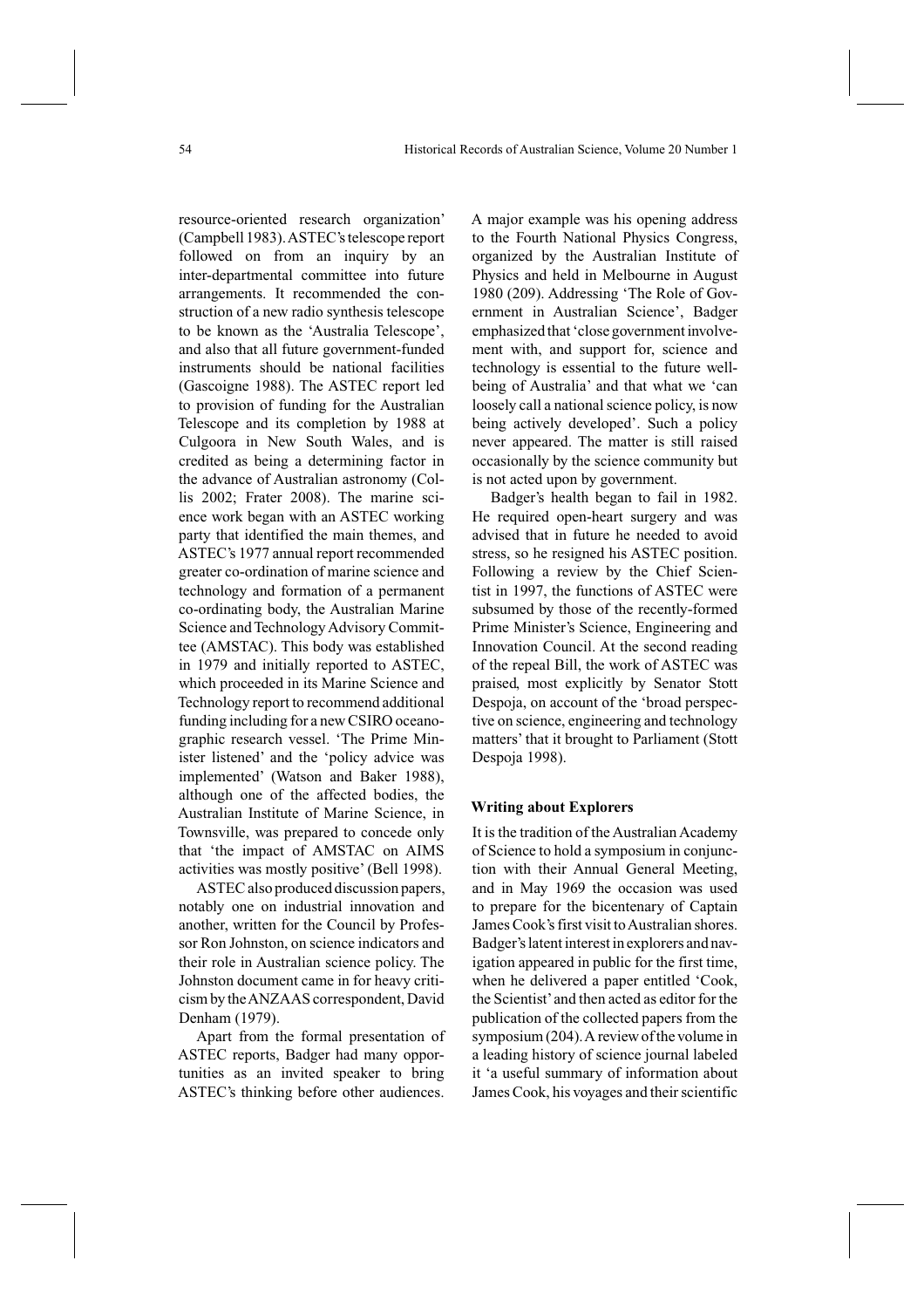results', but the review devoted most space to the technical nature of Badger's paper (Bylebyl 1972).

In retirement, Badger again took up this interest, studying historical literature and visiting many places on the Australian coast and in the Pacific Islands to which Cook's voyages had taken him, with a special interest in Hawai'i. This gave rise to *The Explorers of the Pacific* (210). Badger's research covered the voyages of Polynesian settlers and Spanish explorers, but most space was devoted to French and British visits in the period from 1750 to 1850. The book was extensively illustrated with maps, botanical and zoological sketches, and photographs of paintings and Pacific locations. Historians probably saw the book as 'popular' and so their scholarly journals did not review it, but a *New Scientist* reviewer (Reader 1989) was enthusiastic, praising it as a 'substantial book … a window on the subject which has captivated its author for years, if not a lifetime' and giving a tonguein-cheek warning to the reader that 'such enthusiasm is contagious'. A review by a fellow organic chemist, Emeritus Professor John Swan (1989), strongly recommended it as a present for 'any budding scientist, or budding historian'. A second edition, in paperback and revised and enlarged, followed eight years later (211). The appendix on Dead Reckoning no doubt owed something to Badger's naval work in the 1940s, since in it he introduced Traverse Tables and discussed the advantages of the Mercator projection and its associated rhumb lines.

Through the 1990s, Badger worked on another 'explorer' book, this time about the land-based exploration of Australia (212). In the Acknowledgments in this work, Badger notes that his illness in 1999 and the need for several operations had meant that he needed assistance to finish the book and that this had been forthcoming. In both his explorer books, Badger provided a wealth of detail about navigation, diet and other technical matters. A number of the photographs were his own, again attesting to his research travels.

# **Recognition**

Badger had a long association with the professional body for chemists in Australia, the (later Royal) Australian Chemical Institute (RACI). He joined the Institute in 1938 and became a Fellow in 1952. Soon after his return to Australia, he was awarded the RACI's H. G. Smith Medal for the best record of research conducted largely inAustralia by a member of the RACI during the preceding ten years. He was president of the South Australian Branch in 1958, and RACI President in 1965. The Institute recognized his contributions with its highest award, the Leighton Memorial Medal, in 1971. The citation, read by the then President of the Institute, Professor Bruce West (an Adelaide graduate and one-time colleague of Badger's) noted that the award was 'for his leadership in Australian scientific research, for his contribution to Australian science through his active participation in the CSIRO, for his active participation in the Council of the Academy of Science, and for his leadership in guiding the University of Adelaide' (Anon 1973). His Leighton Memorial Award lecture, which included some events from his own career, was published in 1973 (202) and has been discussed above.

He was Abbott Lecturer in 1964 for the Sydney University Chemical Society, R. K. Murphy Lecturer in 1965 for the Science Association of the University of New South Wales, and in 1974 he was awarded the W. D. Chapman Memorial Lecture and Medal of the Institution of Engineers Australia. He was a Dominion Fellow at St John's College, Cambridge, during a study leave in 1958, and a Governor of the Ian Clunies Ross Memorial Foundation 1975–1978.

In 1956, he was the Liversidge Lecturer for the Royal Society of New South Wales, which published his address in its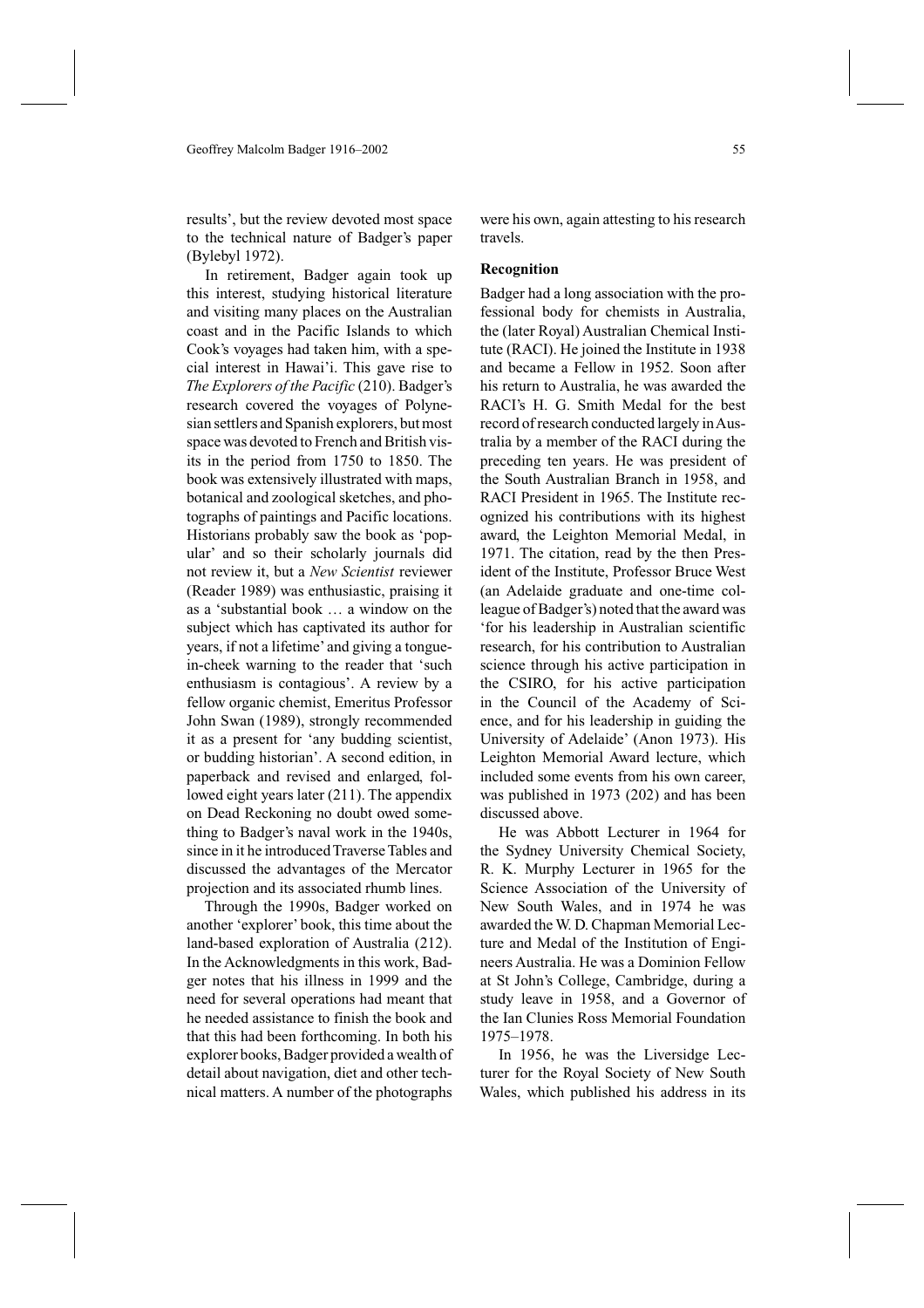*Journal and Proceedings* (91). Two years later, ANZAAS presented him with *its* Liversidge Award and published the award lecture (108). He was the Association's President 1979–1980, presiding over the 50th Congress, held in Adelaide in 1980. In 1981, he was awarded the ANZAAS Medal for service to the advancement of science.

Badger became an Officer in the Order of Australia (AO) in June 1975 and four years later was created Knight Bachelor, the citations for both mentioning his service to science and education. In the period from 1985 to1988, he was President of the South Australian Branch of the Order of Australia Association, and he was national president of the Association from 1989 to 1992. He received the honorary degree of Doctor of the University from the University of Adelaide in 1980. In 1978, he was elected to Fellowship of the Australian Academy of Technological Sciences, and he was also a fellow of the Australian College of Education (1969) and of the Australian Institute of Management (1974).

One of Badger's ASTEC colleagues, Arvi Parbo, was responsible for his becoming a non-executive director on the Board of the Western Mining company after a vacancy arose in December 1979.The value of non-executive directors lies in their ability to ask questions, and Badger was very good at that, according to Parbo (2007). He contributed 'in this way to proper analysis of proposals put before the Board, especially their technical aspects. He also liked to visit operations, had no difficulty communicating with people of all kinds and asking them perceptive and searching questions in a pleasant and constructive manner', Parvo added. Badger served until 1988, when he reached the age of compulsory retirement for directors, 72 years.

# **Death and Biographical Detail**

Sir Geoffrey BadgerAO died on 23 September 2002 and was survived by his wife, Lady Edith Badger OAM. Her Medal in the Order of Australia had been awarded in June 1982 in recognition of her service to the community, particularly through the Meals on Wheels organization.

Brief obituaries were published by the Australian Academy of Science (Beckwith 2003–2004) and by the University of Adelaide newspaper (Anon 2002a). A more extensive piece appeared in the Adelaide daily newspaper *The Advertiser* (Brice 2002) and was reproduced by the Royal Australian Chemical Institute (Brice 2003). There was also an obituary published in Britain (Anon 2002b). The RACI also published a longer statement by a South Australian Fellow, John Mason (2003). Giving rather more detail than the others, Mason's obituary concluded by describing Badger as a 'private man who gave so much to chemistry, education and history'.This theme had been struck in a profile published in *The Advertiser* on Badger's last day as Vice-Chancellor (Cockburn 1977). Headed 'A Professor of Peace', this described Badger as an 'urbane, reticent, modest and selfcontrolled' man 'who had led the university with distinction and played prominent roles in Australian science'.

Despite his prominent position in the world of chemistry, as a university leader and a major figure in the work of leading scientists and industrialists to provide sound advice to government on matters scientific and technological, Badger is always described by those who knew him as a very private man. Close study of his work reveals a complementary meticulousness to which his lectures, his research publications and the documents now preserved in archives in Adelaide and Canberra all attest. In professional life, Badger set very high standards for himself and inspired others to meet them, too. They did, because his judgment was respected and his creativity admired. Very few of his colleagues would claim to have known him well, however, although a small number remained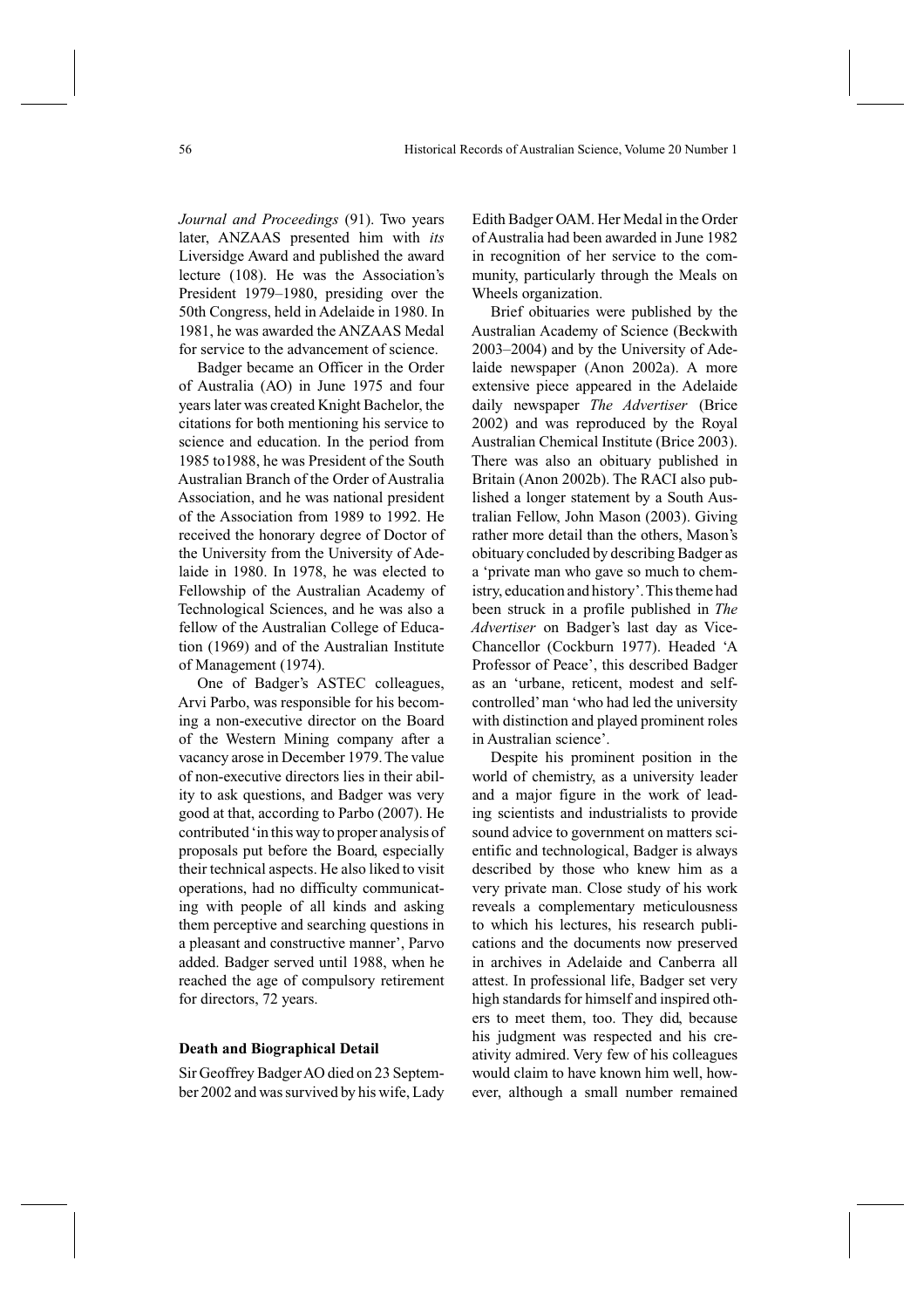close to the Badgers long after Geoffrey's withdrawal from public life.

# **Acknowledgements**

The Australian Academy of Science holds a video interview conducted with Badger, plus a transcript and two *curricula vitae*. I was pleased to have access to these documents and be able to draw on them in writing this Memoir.An extensive autobiographical manuscript is held by family members.

I acknowledge the considerable assistance in compiling this memoir that I have received from librarians and archivists at schools and universities, especially Ms Rosanne Walker of the Australian Academy of Science. I have also been helped by people who worked with Badger in a number of spheres, notably Sir Arvi Parbo, Dr Roy Green and Dr Bruce Middleton, by Sir Geoffrey's brother, Hugh Badger, and by Emeritus Professor Peter Teubner. Several chemists helped me with information about Sir Geoffrey or about the University of Adelaide or the wider world of chemistry, and I am grateful to Dr Malcolm Thompson, Dr George Gream, Dr Wolfgang Sasse and Emeritus Professor Bruce West for this. Most helpful of all was Emeritus Professor Athel Beckwith, Badger's successor in the Chair of Organic Chemistry at Adelaide and later Professor in the Research School of Chemistry at the Australian University.

### **References**

- [Anonymous] 1966 'William Davies'. *Chem*. *Aust*. **33**(1865), 376.
- [Anonymous] 1973 'Leighton Memorial Award'. *Proc*. *Roy*. *Aust*. *Chem*. *Inst*. **40**, 237.
- [Anonymous] 1979 'ASTEC Publishes'. *Search* **10**, 334–336.
- [Anonymous] 2002a 'Professor Sir Geoffrey Badger (1916–2002)'. *Adelaidean* **11**, 10.
- [Anonymous] 2002b 'Sir Geoffrey Badger. Scientist and university administrator who wrote about early exploration of the Pacific'. *Daily Telegraph*, London, 31 October 2002, p. 29. Information was provided to the newspaper by CSIRO officer, David Bowman. The obituary was also published in the *Weekly Telegraph (Australian Edition)*, 6–12 November 2002, p. 44.
- ASTEC 1978–1979 Published under the generic title *A Report to the Prime Minister by the Australian Science and Technology Council (ASTEC)*, these reports were entitled 'Bureau of Mineral Resources, Geology and Geophysics (BMR)' (1978); 'Direct Funding of Basic Research' (1979); 'Next Generation of Australian Telescopes' (March 1979); 'Marine Sciences and Technologies in Australia: Immediate Issues' (July 1979); 'Science and Technology in Australia, 1977–78' (1978–1979). The last of these appeared in three volumes 1A, 1B and 2, occupying over 1000 pages altogether (plus a 72-page separate publication of the recommendations).
- Badger, D. G. 1985 *David Badger, Preacher, Pioneer, Patriarch*, Lutheran Publishing House, Adelaide. This memoir includes an extensive Badger family genealogy.
- Bayliss, N. S. Unpublished manuscript held in the School of Chemistry, University of Western Australia.
- Beckwith, A. L. J. 2003–2004 'Sir Geoffrey Badger AO, FTS, FAA, FRACI, FACE, FAIM, Fellow ANZAAS 1916–2002'. *Australian Academy of Science Annual Report 2003–2004*, pp. 49–50.
- Bell, P. 1998 *AIMS: The First Twenty-five Years*, Australian Institute of Marine Science, Townsville, pp. 70–71.
- Best, R. J. 1987 *Discoveries by Chemists*, University of Adelaide Foundation, Adelaide, p. 114.
- Brice, C. 2002 'Peacemaker guided uni in turbulent times'. *Adelaide Advertiser*, 12 October, p. 70.
- Brice, C. 2003 'Sir Geoffrey Malcolm Badger AO, FRACI 1916–2002'. *Chem*. *Aust*. **70**(1), 40.
- Bylebyl, J. B. 1972 Book Review, *Isis*, **63**, 121.
- Campbell, P. 1983 *Nature* **302**, 202.
- Cockburn, S. 1977 'A Professor of Peace'.*Adelaide Advertiser*, Saturday 5 March, p. 5.
- Collis, B. 2002 *Fields of Discovery*, Allen & Unwin, St Leonards, NSW, pp. 402–407.
- Denham, D. 1979 'Science on Government'. *Search* **10**, 334–336.
- Duncan, W. G. K. and Leonard, R. A. 1973*The University of Adelaide, 1874–1974*, Rigby, Adelaide, pp. 155, 161.
- Edgeloe, V. A. 1987 *Chemistry in the University of Adelaide, 1876–1980*, Departments of Chemistry, University of Adelaide, Adelaide, p. 28.
- Fenner, F., ed. 2005 The Australian Academy of Sci*ence: The First Fifty Years*, Australian Academy of Science, Canberra.
- Frater, R. H. 2008 Private communication. Frater was Chief of the CSIRO Division of Radiophysics from 1981 to 1987 and director of the Australia Telescope project from 1982 to 1988.
- Gascoigne, S. C. B. 1988 'Australian Astronomy since the Second World War', in R. W. Home,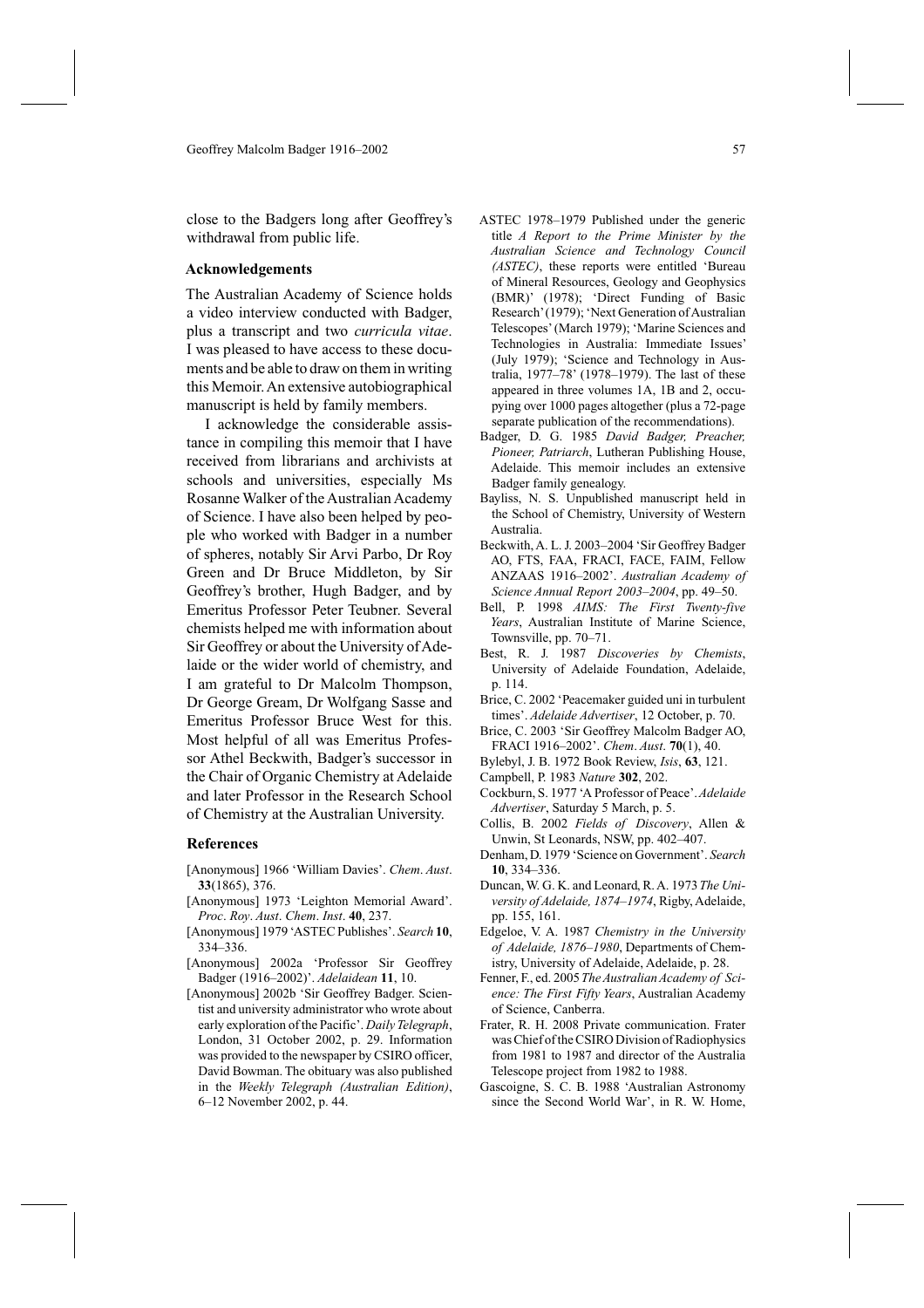ed.,*Australian Science in the Making*, Cambridge University Press, Melbourne, pp. 345–373.

- Geelong Business 2007. The mills had been established in 1912. In 1923, the business was sold to a group of Geelong businessmen who changed the name to Federal Woollen Mills. http://www.geelongbusiness.com.au/view\_article. php?id=846, accessed November 2007.
- Gilbert, J. C. 1995 'Rowland Pettit, February 6, 1927–December 10, 1981'. *Biographical Memoirs National Academy of Sciences* **67**, 293–313.
- Johnston, R. and Buckley, J. 1988 'The Shaping of Contemporary Scientific Institutions' in R. W. Home, ed., *Australian Science in the Making*, Cambridge University Press, Melbourne, pp. 374–398.
- Jones, E. and Garratt, P. 1982 'Franz Sondheimer, 17 May 1926–11 February 1981'. *Biogr*. *Mem*. *Fell*. *Roy*. *Soc*. **28**, 505–536.
- Kennaway, E. 1955 'The Identification of a Carcinogenic Compound in Coal-Tar'. *Brit*. *Med*. *J*., 4952–4955. Kennaway wrote this retrospective to clear up uncertainties about the process of deduction he used in reaching his conclusion in the 1920s.
- Kolm, J. E. 1988 'The Chemical Industry: Australian Contributions to Chemical Technology', in *Technology in Australia, 1788–1988*, Australian Academy of Technological Sciences and Engineering, Melbourne, p. 684.
- Luke, M. 1997 *Riders of the Steel Highways*. *The History of Australia's Commonwealth Railways, 1912–1975*, Hyde Park Press: Richmond, S.A.
- Lumen. 1985 *Lumen*. *The University of Adelaide*. *Graduate Issue*, 13 December 1985, pp. 4–5.
- Marginson, S. 2000 *Remaking the University: Monash*, Allen & Unwin, St Leonards, NSW, pp. 69–74.
- Mason, J. 2003 'Sir Geoffrey Badger AO, FRSC, FTS, FAA, FRACI, FACE,FAIM, Fellow ANZAAS 1916–2002'. *Chem*. *Aust*. **70**(2), 24–26.
- Matheson, L. 1980 *Still Learning*, Macmillan, South Melbourne, pp. 109–145.
- Parbo, Sir Arvi 2007 private communication, November 2007.
- Rae, I. D. 1994 'ICI Fellowships and Their Effect onAustralian Chemistry'. *Hist*. *Rec*.*Aust*. *Sci*. **10**, 25–34.
- Reader, J. 1989 'Barking Pigeons and Vampire Birds'. *New Scientist* **124** (No. 1692, November), p. 47.
- Royal Commission on Australian Government Administration, 1975. Appendix 4B, 'Science and Government', pp. 23–38.
- Stott Despoja, N. 1998 Senate Hansard, 28 May.
- Strahan, R. 1979 'ASTEC Report Completed'. *Search* **10**, 201.
- Swan, J. M. 1989 'The Explorers of the Pacific'. *Search* **20**, 168.
- Varcoe, G. 1960 Australian Patent 245 072.
- Walby, B. J. 1976 'Australian Journals of Scientific Research'. *Nature* **261**, 661–664.
- Watson, M. and Baker, J. 1988 *Developments in Australian Marine Science and Technology*, Australian Institute of Marine Science, Townsville, pp. 19–22.
- Weickhardt, L. W. 1947 'The Production of Sulphamerazine in Australia, 1943–1945'. *J. Proc*. *Aust*. *Chem*. *Inst*. **14**, 81–120.
- Wilkinson, R. 1996 *Rocks to Riches: The Story of Australia's National Geological Survey*, Allen & Unwin, St Leonards, NSW, pp. 289–293.
- Williams, B. 2005 *Making and Breaking Universities*, Macleay Press, Sydney, pp. 82–84.

### **Bibliography**

### *Scientific Papers and Books*

- 1. G. M. Badger and J. W. Cook (1939). Synthesis of growth-inhibitory polycyclic compounds. I. *J*. *Chem*. *Soc*., 802–806.
- 2. G. M. Badger, J. W. Cook and F. Goulden (1940). Polycyclic aromatic hydrocarbons. XXI. *J*. *Chem*. *Soc*., 16–18.
- 3. G. M. Badger and J. W. Cook (1940). Synthesis of growth-inhibitory polycyclic compounds. II. *J*. *Chem*. *Soc*., 409–412.
- 4. G. M. Badger, J. W. Cook, C. L. Hewett, E. L. Kennaway, N. M. Kennaway, R. H. Martin and A. M. Robinson (1940). Production of cancer by pure hydrocarbons. V. *Proc*. *Roy*. *Soc*. *(London)* **B129**, 439–467.
- 5. G. M. Badger, F. Goulden and F. L. Warren (1941). Polycyclic aromatic hydrocarbons. XXVII. *J*. *Chem*. *Soc*., 18–20.
- 6. G. M. Badger (1941). Derivatives of *o*-1-naphthoylbenzoic acid and 1-benzylnaphthalene-2 -carboxylic acid. *J*. *Chem*. *Soc*., 351–352.
- 7. G. M. Badger (1941). Synthesis of growthinhibitory polycyclic compounds. III. *J*. *Chem*. *Soc*., 535–538.
- 8. G. M. Badger, L. A. Elson, A. Haddow, C. L. Hewett and A. M. Robinson (1942). Inhibition of growth by chemical compounds. *Proc*. *Roy*. *Soc*. *(London)* **B130**, 255–299.
- 9. G. M. Badger, J. W. Cook, C. L. Hewett, E. L. Kennaway, N. M. Kennaway and R. H. Martin (1942). Production of cancer by pure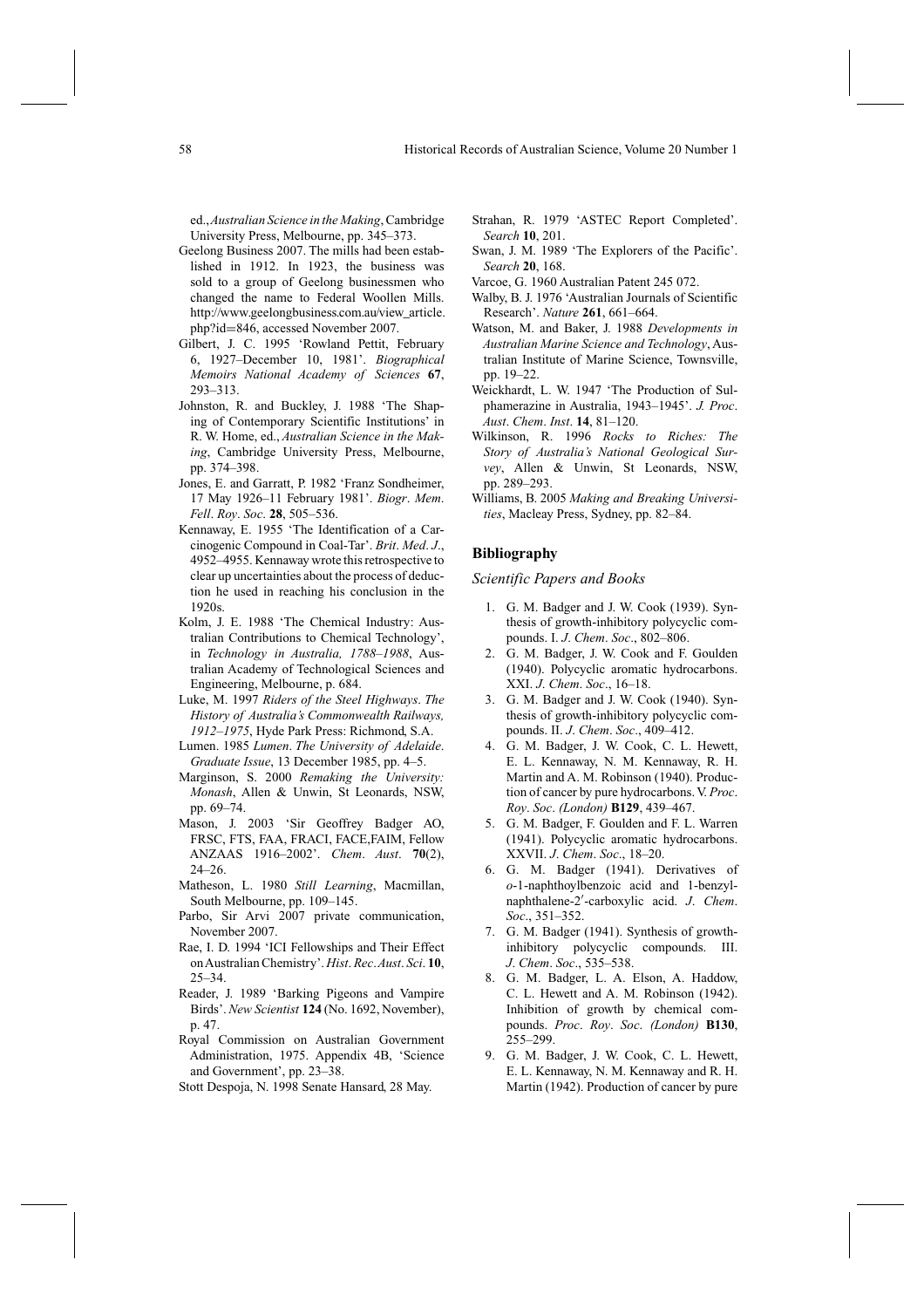hydrocarbons. VI. *Proc*. *Roy*. *Soc*. *(London)* **B131**, 170–182.

- 10. G. M. Badger (1946). Biological activity of compounds in homologous series. *Nature* **158**, 585.
- 11. G. M. Badger (1947). Molecular asymmetry and biological activity. *Nature* **159**, 194–195.
- 12. G. M. Badger, J. W. Cook and W. P. Vidal (1947). Activating influence of para groups on the lability of chlorine in chlorobenzenes. *J*. *Chem*. *Soc*., 1109.
- 13. G. M. Badger (1947). Oxidations and dehydrogenations with selenium dioxide. *J*. *Chem*. *Soc*., 764–766.
- 14. G. M. Badger (1947). Polycyclic aromatic hydrocarbons. XXXII. 2-Methoxy- and 2-methoxy-7,12-dimethylbenz[a]anthracene. *J*. *Chem*. *Soc*., 940–943.
- 15. G. M. Badger, J. W. Cook and G. W. Crosbie (1947). Chloromethylation of naphthalene and of tetralin. *J*. *Chem*. *Soc*., 1432–1434.
- 16. G. M. Badger and R. I. Reed (1948). Relative reactivities of aromatic double bonds.*Nature* **161**, 238.
- 17. G. M. Badger, J. W. Cook, G. M. S. Donald, J. D. P. Graham and T. Walker (1948). Synthetic analgesics. *Nature* **162**, 21.
- 18. G. M. Badger (1948). Modified synthesis of chrysene. *J*. *Chem*. *Soc*., 999–1001.
- 19. G. M. Badger (1948). Polycyclic aromatic amines. I. *J*. *Chem*. *Soc*., 1756–1759.
- 20. G. M. Badger, J. W. Cook and T. Walker (1948). Synthesis of piperidine derivatives. II. Aryldecahydroquinolines. *J*. *Chem*. *Soc*., 2011–2017.
- 21. G. M. Badger (1948). The carcinogenic hydrocarbons: chemical constitution and carcinogenic activity. *Brit*. *J*. *Cancer* **2**, 309–350.
- 22. G. M. Badger, W. Carruthers, J. W. Cook and R. Schoental (1949). Isomerization reactions. I. *J*. *Chem*. *Soc*., 169–173.
- 23. G. M. Badger (1949). Relative reactivity of aromatic double bonds. *J*. *Chem*. *Soc*., 456– 463.
- 24. G. M. Badger and A. R. M. Gibb (1949). Polycyclic aromatic amines. II. *J*. *Chem*. *Soc*., 799–803.
- 25. G. M. Badger, J. E. Campbell and J. W. Cook (1949). Polycyclic aromatic hydrocarbons. XXXIV. Cyclization of α,β-diphenylglutaric anhydride. *J*. *Chem*. *Soc*., 1084–1088.
- 26. G. M. Badger, J. W. Cook and T. Walker (1949). The synthesis of piperidine derivatives. III. 5-Phenyl-1-azabicyclo[3.3.1] nonane. *J*. *Chem*. *Soc*., 1141–1144.
- 27. G. M. Badger, W. Carruthers and J. W. Cook (1949). Polycyclic aromatic hydrocarbons. XXXV. Isomerization in the perinaphthene series. *J* . *Chem*. *Soc*., 1768–1771.
- 28. G. M. Badger, W. Carruthers and J. W. Cook (1949). Isomerization reactions. II. *J*. *Chem*. *Soc*., 2044–2048.
- 29. G. M. Badger (1949). Interpretation of some elimination reactions in disubstituted dihydro-derivatives of aromatic compounds. *J*. *Chem*. *Soc*., 2497–2501.
- 30. G. M. Badger, J. W. Cook and G. M. S. Donald (1950). Synthesis of piperidine derivatives. IV. 4-Phenyl-piperidols. *J*.*Chem*. *Soc*., 197–199.
- 31. R. R. Aitken, G. M. Badger and J. W. Cook (1950). Isomerization reactions. III. *J*.*Chem*. *Soc*., 331–335.
- 32. G. M. Badger (1950). Addition of osmium tetroxide to dinaphthylethylenes. *Nature* **165**, 647–649.
- 33. G. M. Badger, J. W. Cook, P. A. Ongley and R. Schoental (1950). Chemistry of the *Mitragyna* genus. *J*. *Chem*. *Soc*., 867–873.
- 34. G. M. Badger, M. L. Jones and R. S. Pearce (1950). Substituted anthracene derivatives. I. *cis*- and *trans*-9,10-Dimethyl-9,10-dihydroanthracene. *J*. *Chem*. *Soc*., 1700–1702.
- 35. G. M. Badger and K. R. Lynn (1950). Relative reactivity of aromatic double bonds. II. Addition of osmium tetroxide to substituted 1,2-benzanthracenes. *J*. *Chem*. *Soc*., 1726–1729.
- 36. G. M. Badger (1950). The relative reactivity of aromatic double bonds. III. The relation between double-bond character and the velocity of addition of osmium tetroxide. *J*. *Chem*. *Soc*., 1809–1814.
- 37. G. M. Badger and R. S. Pearce (1950). Substituted anthracene derivatives. II. An example of 1,5-anionotropic rearrangement. *J*. *Chem*. *Soc*., 2311–2314.
- 38. G. M. Badger and R. S. Pearce (1950). Substituted anthracene derivatives. III. Further examples of 1,5-anionotropic rearrangements. *J*. *Chem*. *Soc*., 2314–2318.
- 39. G. M. Badger, J. E. Campbell, J. W. Cook, R. A. Raphael and A. I. Scott (1950). Synthesis of 4,5-dimethylphenanthrene. *J*. *Chem*. *Soc*., 2326–2328.
- 40. G. M. Badger and R. T. Howard (1950). Schmidt reaction with unsymmetrical ketones. *Chemistry & Industry*, 601–602.
- 41. G. M. Badger and R. S. Pearce (1950). Substituted anthracene derivatives. IV. Ultraviolet absorption spectra of *meso* substituted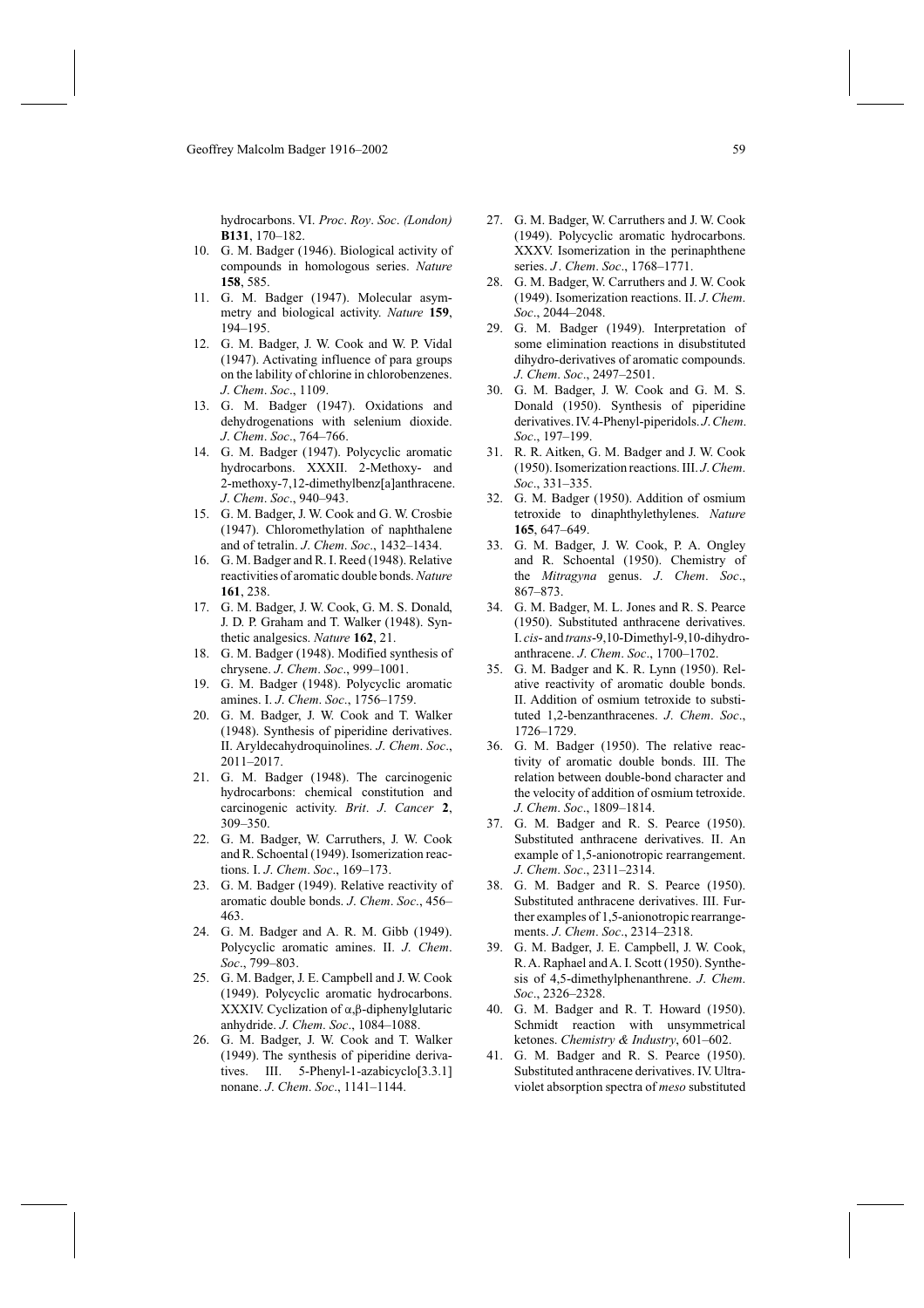1,2-benzanthracenes. *J*. *Chem*. *Soc*., 3072– 3077.

- 42. G. M. Badger (1950). Polycyclic aromatic hydrocarbons. *J*. *& Proc*. *Roy*. *Aust*. *Chem*. *Inst*. **17**, 14–30.
- 43. G. M. Badger (1950). Chemical constitution and biological action. *Aust*. *J*. *Sci*. **12**, 198– 204 and 225.
- 44. G. M. Badger and G. E. Lewis (1951). Rates of oxidation of azonaphthalenes.*Nature* **167**, 403–404.
- 45. G. M. Badger and R. S. Pearce (1951). Absorption spectrum of rubrene in different solvents. *Spectrochim*. *Acta* **4**, 280–283.
- 46. G. M. Badger, J. W. Cook and G. M. S. Donald (1951). Synthesis of piperidine derivatives. V. Decahydroisoquinolines. *J*. *Chem*. *Soc*., 1392–1397.
- 47. G. M. Badger (1951). The aromatic bond. *Quart*. *Rev. (London)* **5**, 147–170.
- 48. G. M. Badger andA. F. Beecham (1951). Isolation of tetrahydroharman from *Petalostyles labicheoides*. *Nature* **168**, 517–518.
- 49. M. Badger, R. S. Pearce and R. Pettit (1951). Polynuclear heterocyclic systems. I. Introduction. *J*. *Chem*. *Soc*., 3199–3203.
- 50. G. M. Badger, R. S. Pearce and R. Pettit (1951). Polynuclear heterocyclic systems. II. Hydroxy derivatives. *J*. *Chem*. *Soc*., 3204– 3207.
- 51. G. M. Badger, J. H. Seidler and B. Thomson (1951). Polynuclear heterocyclic systems. III. The 3,4-benzacridine-5,10-dihydro-3,4 benzacridine complex. *J*. *Chem*. *Soc*., 3207– 3211.
- 52. G. M. Badger and R. Pettit (1951). Polynuclear heterocyclic systems. IV. The linear pentacyclic compounds. *J*. *Chem*. *Soc*., 3211–3215.
- 53. G. M. Badger, J. W. Cook and A. R. M. Gibb (1951). Reaction of ethyl diazoacetate with anthracene, 1,2-benzanthracene, and pyrene. *J*. *Chem*. *Soc*., 3456–3459.
- 54. G. M. Badger, J. W. Cook and F. Schwarz (1952). Fluorene derivatives related to amidone. *J*. *Chem*. *Soc*., 117–118.
- 55. G. M. Badger, R. S. Pearce and R. Pettit (1952). Substituted anthracene derivatives.V. The conjugating powers of the substitution positions in 1,2-benzanthracene. *J*. *Chem*. *Soc*., 1112–1116.
- 56. G. M. Badger (1952). Substituted anthracene derivatives. VI. 9-(1-Propenyl)–10-propylanthracene. *J*. *Chem*. *Soc*., 1175–1178.
- 57. G. M. Badger and R. Pettit (1952). Polynuclear heterocyclic systems. V. 5,8-Diazapentaphene. *J*. *Chem*. *Soc*., 1874–1877.
- 58. G. M. Badger and R. Pettit (1952). Polynuclear heterocyclic system. VI. Tetraazabenzopentaphene and related compounds. *J*. *Chem*. *Soc*., 1877–1882.
- 59. G. M. Badger, R. T. Howard and A. Simons (1952). Schmidt reaction with unsymmetrical ketones. *J*. *Chem*. *Soc*., 2849–2852.
- 60. G. M. Badger and G. E. Lewis (1952). The carcinogenic azo compounds: Chemical constitution and carcinogenic activity. *Brit*. *J*. *Cancer* **6**, 270–292.
- 61. G. M. Badger (1952). Addition of ozone to aromatic bonds. *Rec*. *Trav*. *Chim*. *Pays-Bas Belg*. **71**, 468–472.
- 62. G. M. Badger, W. Carruthers and J. W. Cook (1952). Derivatives of 1,2-cyclopentenophenanthrene. *J*. *Chem*. *Soc*., 4996–5000.
- 63. G. M. Badger (1952). Molecular asymmetry and biological action. *Aust*. *J*. *Sci*. **15**, 85–89 and 117–122.
- 64. G. M. Badger and H. A. McKenzie (1953). Bond orders in aromatic compounds. *Nature* **172**, 458–459.
- 65. G. M. Badger, R. G. Buttery and G. E. Lewis (1953). Aromatic azo compounds I. Oxidation of *cis*- and *trans*-azobenzene. *J*. *Chem*. *Soc*., 2143–2147.
- 66. G. M. Badger and G. E. Lewis (1953). Aromatic azo compounds. II. Oxidation of substituted azobenzenes. *J*. *Chem*. *Soc*., 2147– 2150.
- 67. G. M Badger and G. E. Lewis (1953). Aromatic azo compounds. III. Oxidation of azonaphthalenes and phenylazonaphthalenes. *J*. *Chem*. *Soc*., 2151–2155.
- 68. G. M. Badger and R. G. Buttery (1953). Aromatic azo compounds. IV.Absorption spectra of azo and azoxy compounds. *J*. *Chem*. *Soc*., 2156–2158.
- 69. G. M. Badger and R. Pettit (1953). Polynuclear heterocyclic systems. VII. Syntheses using the Elbs reaction. *J*. *Chem*. *Soc*., 2774– 2778.
- 70. G. M. Badger, G. E. Lewis and R. T. W. Reid (1954). Carcinogenic azo compounds.*Nature*, **173**, 313–314.
- 71. G. M. Badger, R. G. Buttery and G. E. Lewis (1954). Aromatic azo compounds. V. The absorption spectra of N-substituted 4-aminoazobenzenes and their mono-acid salts. *J*. *Chem*. *Soc*., 1888–1890.
- 72. G. M. Badger, H. J. Rodda and W. H. F Sasse (1954). Synthetic applications of the desulfurization reaction. *Chem*. *& Ind*., 308.
- 73. G. M. Badger (1954). Chemical constitution and carcinogenic activity. *Adv*. *Cancer Res*. **2**, 73–127.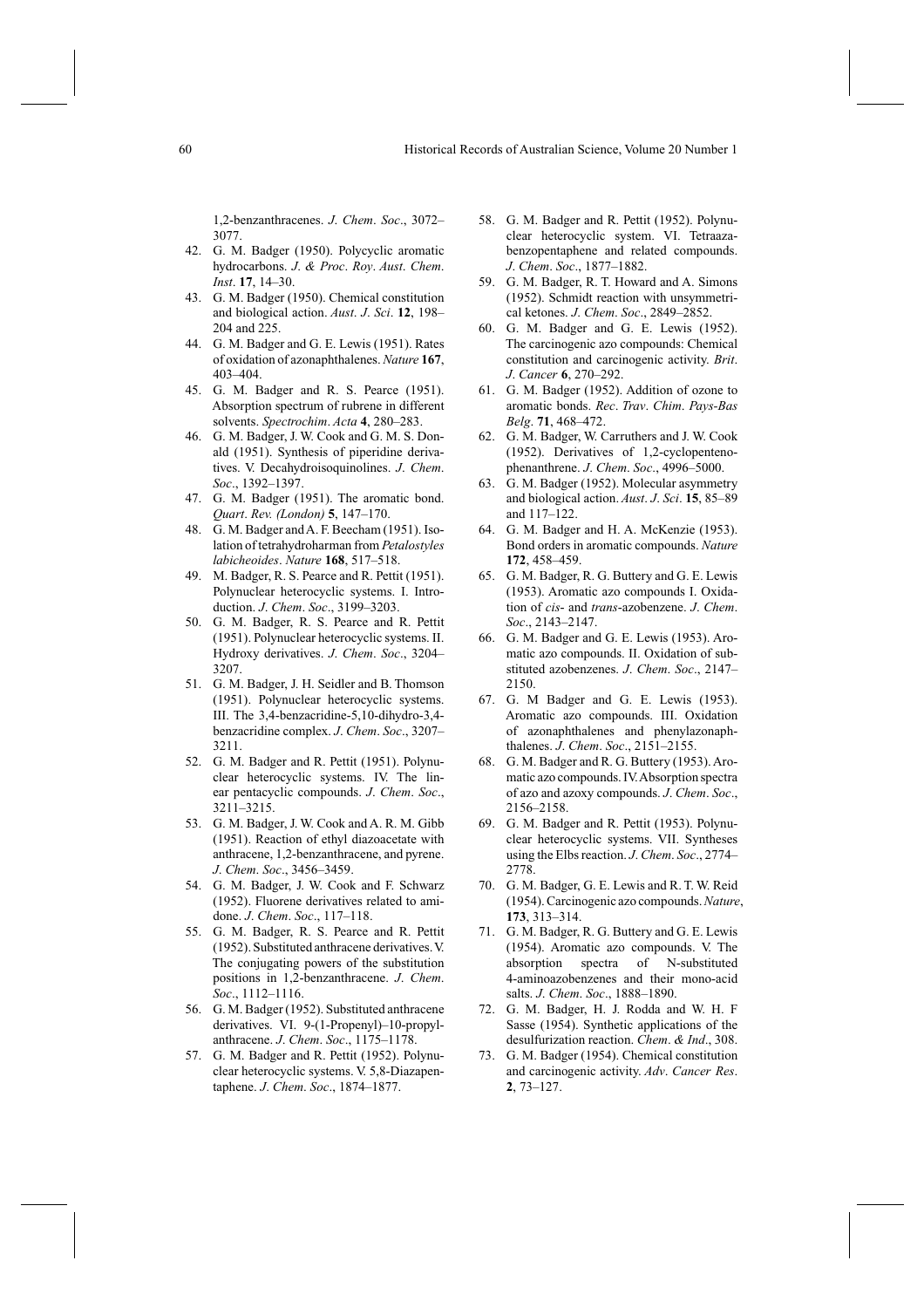- 74. G. M. Badger (1954). *The Structures and Reactions of the Aromatic Compounds* (Cambridge University Press: London).
- 75. G. M. Badger and R. G. Buttery (1954). Aromatic azo compounds. VI. The action of light on azoxy compounds. *J*. *Chem*. *Soc*., 2243–2245.
- 76. G. M. Badger and J. H. Seidler (1954). Polynuclear heterocyclic systems. VIII. Synthetic applications of the Schmidt reaction. *J*. *Chem*. *Soc*., 2329–2333.
- 77. G. M. Badger, R. S. Pearce, H. J. Rodda and I. S. Walker (1954). Substituted anthracene derivatives. VII. Examination of naphthacene endooxide derivatives. *J*. *Chem*. *Soc*., 3151–3160.
- 78. G. M. Badger and I. S. Walker (1954). Substituted anthracene derivatives. VIII. Conjugating powers of substitution positions in 3,4-benzophenanthrene. *J*. *Chem*. *Soc*., 3238–3240.
- 79. G. M. Badger, I. J. McCarthy and H. J. Rodda (1954).The reactions of 1-chlorophthalazine. *Chem*. *& Ind*., 964.
- 80. G. M. Badger, H. J. Rodda and W. H. F. Sasse (1954). Synthetical applications of desulfurization reaction. I. Synthesis of fatty acids. *J*. *Chem*. *Soc*., 4162–4168.
- 81. G. M. Badger and R. G. Buttery (1955). Aromatic azo compounds.VII.The synthesis and absorption spectra of some azoquinolines. *J*. *Chem*. *Soc*., 2816–2818.
- 82. G. M. Badger and I. S. Walker (1956). Polynuclear heterocyclic systems. IX. n-π∗-Transitions in the spectra of aromatic aza hydrocarbons. *J*. *Chem*. *Soc*., 122–126.
- 83. G. M. Badger and R. G. Buttery (1956). Aromatic azo compounds. VIII. Intramolecular hydrogen bonding in 8-hydroxyquinoline. *J*. *Chem*. *Soc*., 614–616.
- 84. G. M. Badger and W. H. F. Sasse (1956). Synthetic applications of activated metal catalysts. II. Formation of heterocyclic biaryls. *J*. *Chem*. *Soc*., 616–620.
- 85. G. M. Badger and W. Korytynk (1956). Examination of honey in Australian honeyants. *Nature* **178**, 320–321.
- 86. G. M. Badger (1956). Miscellaneous chemical carcinogens: chemical constitution and carcinogenic activity. *Brit*. *J*. *Cancer* **10**, 330–356.
- 87. G. M. Badger and R. G. Buttery (1956). 8-Mercaptoquinoline. *J*. *Chem*. *Soc*., 3236– 3237.
- 88. G. M. Badger and B. J. Christie (1956). Polynuclear heterocyclic systems. X. Elbs

reaction with heterocyclic ketones. *J*. *Chem*. *Soc*., 3435–3437.

- 89. G. M. Badger and B. J. Christie (1956). Polynuclear heterocyclic systems. XI. Absorption spectra of compounds containing 5-membered rings. *J*. *Chem*. *Soc*., 3438– 3442.
- 90. G. M. Badger and J. F. Stephens (1956). Fluorine-substituted polycyclic compounds. *J*. *Chem*. *Soc*., 3637–3640.
- 91. G. M. Badger (1956). Recent advances in the chemistry of the aromatic compounds. *J*. *Proc*. *Roy*. *Soc*. *NSW* **90**, 87–99.
- 92. G. M. Badger and W. F. H. Sasse (1957). Phenanthridines. I. Synthesis of bromophenanthridines. *J*. *Chem*. *Soc*., 4–8.
- 93. G. M. Badger and N. Kowanko (1957). Synthetic applications of activated metal catalysts. III. Desulfurization of thiazoles with Raney nickel. *J*. *Chem*. *Soc*., 1652–1657.
- 94. G. M. Badger, P. R. Jeffries and R. W. L. Kimber (1957). Synthesis of polycyclic aromatic hydrocarbons. I. Synthesis of optically active  $9,10$ -dihydrodinaphtho  $(2',3'-3,4)$ - $(2'',3''-5,6)$ phenanthrene, and a new synthesis of pentaphene. *J*.*Chem*. *Soc*., 1837–1841.
- 95. G. M. Badger, D. J. Clark, W. Davies, K. T. H. Farrer and N. P. Kefford (1957). Thianaphthenecarboxylic acids. *J*. *Chem*. *Soc*., 2624–2630.
- 96. G. M. Badger (1957). Intramolecular hydrogen bonding in organic chemistry. *Revs*. *Pure Appl*. *Chem*. **7**, 55–68.
- 97. G. M. Badger and W. H. F. Sasse (1957). Synthetic applications of activated metal catalysts. IV. Formation of dimeric products during desulfurizations. *J*. *Chem*. *Soc*., 3862–3867.
- 98. G. M. Badger, B. J. Christie, J. M. Pryke and W. H. F. Sasse (1957). Synthetic applications of activated metal catalysts. V. Desulfurization of flavophene and of tetraphenylthiophene. *J*. *Chem*. *Soc*., 4417–4419.
- 99. G. M. Badger and B. J. Christie (1958). Polynuclear heterocyclic systems. XII. Further examples of the Elbs reaction with heterocyclic ketones. *J*. *Chem*. *Soc*., 913–915.
- 100. G. M. Badger and B. J. Christie (1958). Reactions of ethyl diazoacetate with heterocyclic systems, in A. Albert, G. M. Badger, and C. W. Shoppee, eds. *Current Trends in Heterocyclic Chemistry*, Proc. Symposium, Canberra (Academic Press Inc.), pp. 1–7.
- 101. G. M. Badger, B. J. Christie, H. J. Rodda and J. M. Pryke (1958). Polynuclear heterocyclic systems. XIII. Reaction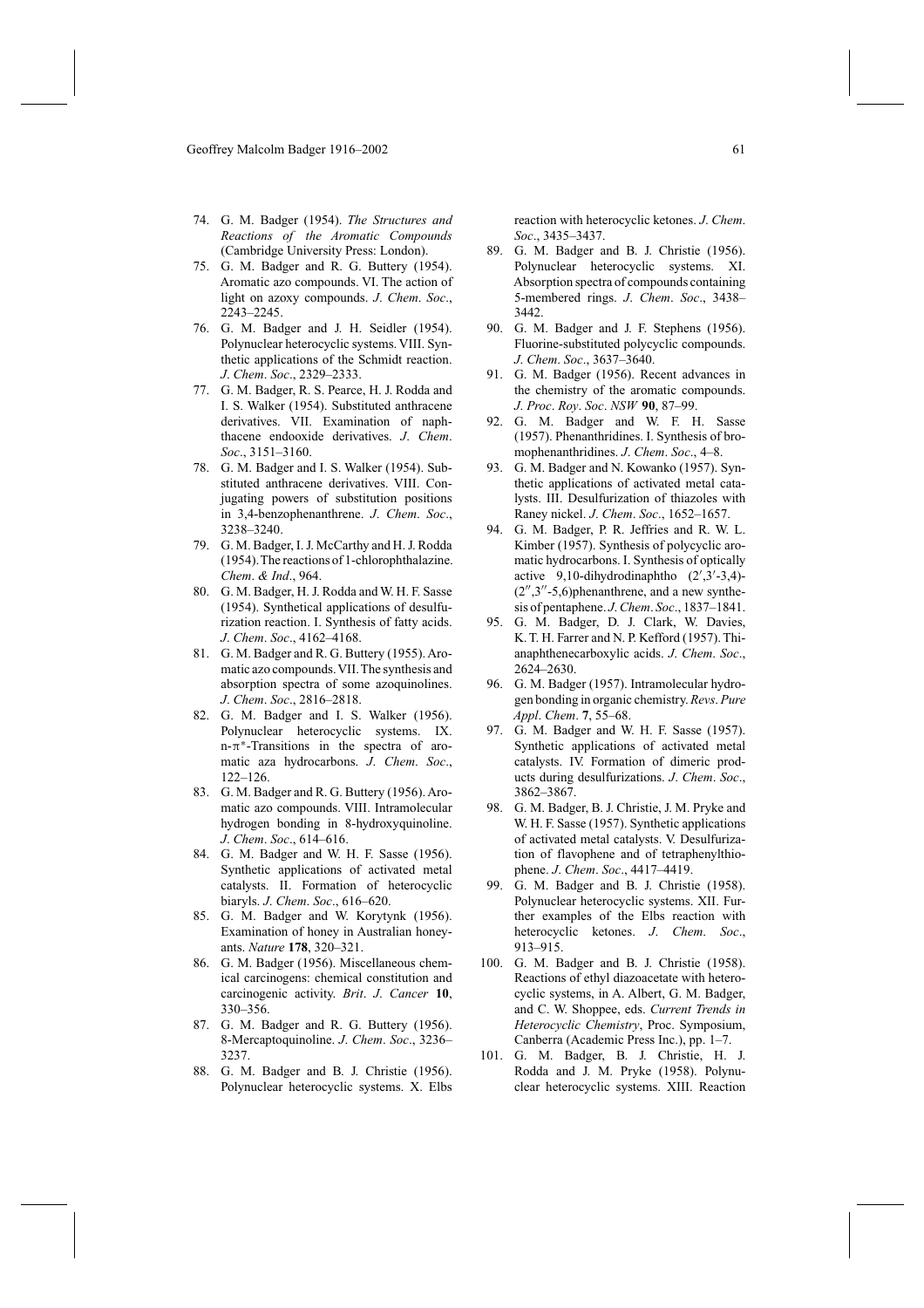of ethyl diazoacetate with naphthalene and its heterocyclic analogs. *J*. *Chem*. *Soc*., 1179–1184.

- 102. G. M. Badger, R. G. Buttery, R.W. L. Kimber, G. E. Lewis, A. G. Moritz and I. M. Napier (1958). Formation of aromatic hydrocarbons at high temperatures. I. Introduction. *J*. *Chem*. *Soc*., 2449–2452.
- 103. G. M. Badger and R. W. L. Kimber (1958). Formation of aromatic hydrocarbons at high temperatures. II. Examination of "Schroeter Tar". *J*. *Chem*. *Soc*., 2453–2454.
- 104. G. M. Badger, R. G. Buttery, R.W. L. Kimber, G. E. Lewis, A. G. Moritz and I. M. Napier (1958). Formation of aromatic hydrocarbons at high temperatures. III. Pyrolysis of 1-(4-phenylbutyl)naphthalene. *J*.*Chem*. *Soc*., 2455–2458.
- 105. G. M. Badger and R. G. Buttery (1958). Formation of aromatic hydrocarbons at high temperatures. IV. Pyrolysis of styrene. *J*. *Chem*. *Soc*., 2458–2463.
- 106. G. M. Badger and A. G. Moritz (1958). Intramolecular hydrogen bonding in 8 hydroxyquinolines. *J*. *Chem*. *Soc*., 3437– 3442.
- 107. G. M. Badger, H. J. Rodda and J. M. Sasse (1958). The reaction of ethyl diazoacetate with thianaphthene. *J*. *Chem*. *Soc*., 4777– 4779.
- 108. G. M. Badger (1958). Activated metal catalysts in organic syntheses. *Aust*. *J*. *Sci*. **21**, P45–P51.
- 109. G. M. Badger, N. Kowanko and W. H. F. Sasse (1959). Synthetic applications of activated metal catalysts. VI. Desulfurizations with Raney cobalt. *J*. *Chem*. *Soc*., 440–444.
- 110. G. M. Badger and T. M. Spotswood (1959). Formation of aromatic hydrocarbons at high temperatures. V. Pyrolysis of 1-phenyl-1,3 butadiene. *J*. *Chem*. *Soc*., 1635–1641.
- 111. G. M. Badger and A. G. Moritz (1959). The CH-stretching bands of methyl groups attached to polycyclic aromatic hydrocarbons. *Spectrochim*. *Acta* **15**, 672– 678.
- 112. I. Heiger and G. M. Badger (1959). Ernest Lawrence Kennaway, 23rd May 1881–1st January 1958. *J*. *Pathol*. *Bacteriol*. **78**, 593– 606.
- 113. G. M. Badger and R. W. L. Kimber (1960). Formation of aromatic hydrocarbons at high temperatures. VI. Pyrolysis of Tetralin. *J*. *Chem*. *Soc*., 266–270.
- 114. G. M. Badger and R. B. Bradbury (1960). Alkaloids of *Kreysigia multiflora*. I. Isolation. *J*. *Chem*. *Soc*., 445–447.
- 115. G. M. Badger, N. Kowanko andW. H. F. Sasse (1960). Synthetic applications of activated metal catalysts. IX. A comparison of the desulfurizing abilities of some transition metals. *J*. *Chem*. *Soc*., 1658–1662.
- 116. G. M. Badger and R. W. L. Kimber (1960). Formation of aromatic hydrocarbons at high temperatures. VII. Pyrolysis of indene. *J*. *Chem*. *Soc*., 2746–2749.
- 117. G. M. Badger, G. E. Lewis and I. M. Napier (1980). Formation of aromatic hydrocarbons at high temperatures, VIII. Pyrolysis of acetylene. *J*. *Chem*. *Soc*., 2825–2827.
- 118. G. M. Badger, N. Kowanko andW. H. F. Sasse (1960). Synthetic applications of activated metal catalysts. X. Desulfurization of thianaphtheno [3,2-b]thianaphthene. *J*. *Chem*. *Soc*., 2969–2972.
- 119. G. M. Badger, R. W. L. Kimber and T. M. Spotswood (1960). Mode of formation of 3,4-benzopyrene in human environment. *Nature* **187**, 663–665.
- 120. G. M. Badger and T. M. Spotswood (1960). Formation of aromatic hydrocarbons at high temperatures. IX. Pyrolysis of toluene, ethylbenzene, propylbenzene, and butylbenzene. *J*. *Chem*. *Soc*., 4420–4427.
- 121. G. M. Badger and T. M. Spotswood (1960). Formation of aromatic hydrocarbons at high temperatures. XI. Pyrolysis of 1,3-butadiene and of 1,3-butadiene with pyrene. *J*. *Chem*. *Soc*., 4431–4437.
- 122. G. M. Badger, G. D. F. Jackson and W. H. F. Sasse (1960). Synthetical applications of activated metal catalysts. XI. A comparative study of the toxic effects of pyridine and 2,2 -bipyridyl on some Raney catalysts. *J*. *Chem*. *Soc*., 4438–4441.
- 123. G. M. Badger and J. M. Sasse (1961). So-called "2-triacetylthiophene" (a boron compound). *J*. *Chem*. *Soc*., 746–747.
- 124. G. M. Badger and J. Novotny (1961). Formation of aromatic hydrocarbons at high temperatures. XII. Pyrolysis of benzene. *J*. *Chem*. *Soc*., 3400–3402.
- 125. G. M. Badger and J. Novotny (1961). Formation of aromatic hydrocarbons at high temperatures. XIII. Pyrolysis of 3-vinylcyclohexene. *J*. *Chem*. *Soc*., 3403– 3407.
- 126. G. M. Badger and R. W. L. Kimber (1961). Formation of aromatic hydrocarbons at high temperatures. XIV. Pyrolysis of [α–14C]ethylbenzene. *J*. *Chem*. *Soc*., 3407– 3414.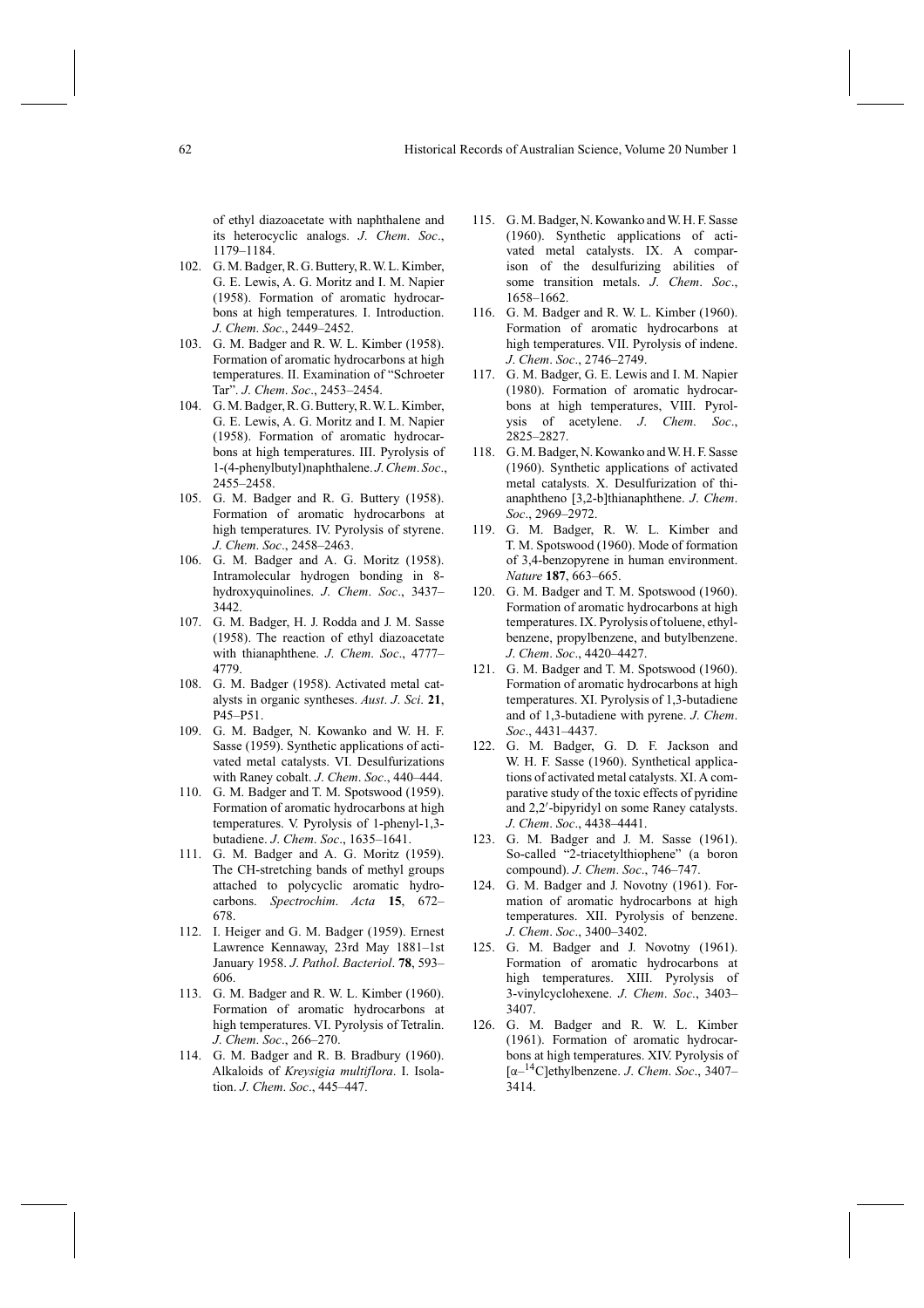- 127. G. M. Badger (1961). *The Chemistry of Heterocyclic Compounds* (Academic Press: New York).
- 128. G. M. Badger (1962). *Chemical Basis of CarcinogenicActivity* (C.C.Thomas: Springfield, Ill.).
- 129. G. M. Badger, P. Cheuychit and W. H. F. Sasse (1962). Synthetic applications of activated metal catalysts. XIII. Desulfurization of alcohols derived from thiophene. *J*. *Chem*. *Soc*., 3235–3240.
- 130. G. M. Badger, P. Cheuychit andW. H. F. Sasse (1962). Synthetical applications of activated metal catalysts. XIV. Desulfurization of 2,7 dihydrodibenzo[c,e]thiepin. *J*. *Chem*. *Soc*., 3241–3242.
- 131. G. M. Badger and P. J. Nelson (1962). Polynuclear heterocyclic systems. XIV. Indoloquinoxalines. *J*. *Chem*. *Soc*., 3926– 3931.
- 132. G. M. Badger, R. J. Drewer and G. E. Lewis (1962). The synthesis of polycyclic aromatic hydrocarbons. II. Optical rotatory dispersion studies of 1,1 -bianthryls. *J*. *Chem*. *Soc*., 4268–4271.
- 133. G. M. Badger, R. L. N. Harris, R.A. Jones and J. M. Sasse (1962). Porphyrins. I. Intramolecular hydrogen bonding in pyrromethenes and porphyrins. *J*. *Chem*. *Soc*., 4329–4337.
- 134. G. M. Badger (1962). Mode of formation of carcinogens in human environment.*National Cancer Institute Monograph*, No. 9, 1–16.
- 135. G. M. Badger (1962). The desulfurization reaction, in T. S. Gore, B. S. Joshi, S. V. Sunthankar and B. D. Tilak, eds. *Recent Progress in the Chemistry of Natural and Synthetic Colouring Matters and Related Fields* (New York), pp. 629–640.
- 136. G. M. Badger, J. K. Donelly and T. McL. Spotswood (1962). The formation of aromatic hydrocarbons at high temperatures. XV. The pyrolysis of 2,2,4-trimethylpentane (isooctane). *Aust*. *J*.*Chem*. **15**, 605–615.
- 137. G. M. Badger, R. W. L. Kimber and J. Novotny (1962).The formation of aromatic hydrocarbons at high temperatures. XVI.The pyrolysis of [1–14C]tetralin. *Aust*. *J*. *Chem*. **15**, 616–625.
- 138. G. M. Badger, R. J. Drewer and G. E. Lewis (1963). Arsenobenzene and related compounds. *Aust*. *J*.*Chem*. **16**, 285–288.
- 139. G. M. Badger and C. P. Whittle (1963). Reaction of naphthyl radicals with naphthalene. *Aust*. *J*. *Chem*. **16**, 440–444.
- 140. G. M. Badger, J. K. Donnelly and T. M. Spotswood (1963). The formation of aromatic hydrocarbons at high temperatures.

XVII. The pyrolysis of a gasoline. *Aust*. *J*. *Chem*. **16**, 392–400.

- 141. G. M. Badger and P. J. Nelson (1963). Polynuclear heterocyclic systems. XV. Dihydroquinoxalino[2,3-b]quinoxalines. *Aust*. *J*. *Chem*. **16**, 445–450.
- 142. G. M. Badger and J. W. Clark-Lewis (1963). Molecular rearrangements in some heterocyclic compounds. *Molecular Rearrangements* **1**, 617–654.
- 143. G. M. Badger and J. Novotny (1963). Mode of formation of 3,4-benzopyrene at high temperatures. *Nature* **198**, 1086.
- 144. G. M. Badger and J. Novotny (1963). The formation of aromatic hydrocarbons at high temperatures. XVIII. The pyrolysis of n-decane. *Aust*. *J*. *Chem*. **16**, 613–622.
- 145. G. M. Badger and J. Novotny (1963). The formation of aromatic hydrocarbons at high temperatures. XIX. The pyrolysis of [δ–14C]butylbenzene. *Aust*. *J*. *Chem*. **16**, 623–635.
- 146. G. M. Badger, R. W. Hinde, W. E. Matthews and T. M. Spotswood (1963). Condensation of cyclohexanone and anthranilic acid. *Aust*. *J*. *Chem*. **16**, 732–733.
- 147. G. M. Badger, B. J. Christie and H. J. Rodda (1963). Isolation of N,N-dimethyl-4 methoxyphenylethylamine from *Teclea simplicifolia*. *Aust*. *J*. *Chem*. **16**, 734–735.
- 148. G. M. Badger, L. M. Jackman, R. Sklar and E. Wenkert (1963). The structures of rotundifoline and mitragynol. *Proc*. *Chem*. *Soc*., 206.
- 149. G. M. Badger, H. P. Crocker, B. C. Ennis, J. A. Gayler, W. E. Matthews, W. O. C. Raper, E. L. Samuel and T. M. Spotswood (1963). Doebner-Miller, Skraup, and related reactions. I. Isolation of intermediates in the formation of quinolines. *Aust*. *J*. *Chem*. **16**, 814–827.
- 150. G. M. Badger, B. C. Ennis andW. E. Matthews (1963). Doebner-Miller, Skraup, and related reactions. II. Preparation and cyclization of 3-methyl-4-(2-nitroanilino)-2-butanone. *Aust*. *J*. *Chem*. **16**, 828–832.
- 151. G. M. Badger, H. P. Crocker and B. C. Ennis (1963). Doebner-Miller, Skraup, and related reactions. IV. Intermediates and by-products in the preparation of 1,10-phenanthrolines. *Aust*. *J*. *Chem*. **16**, 840–844.
- 152. G. M. Badger and W. H. F. Sasse (1963). The action of metal catalysts on pyridines. *Adv*. *Heterocyclic Chem*. **2**, 179–202.
- 153. G. M. Badger, J. K. Donnelly and T. M. Spotswood (1963). Thin-layer chromatography using partially acetylated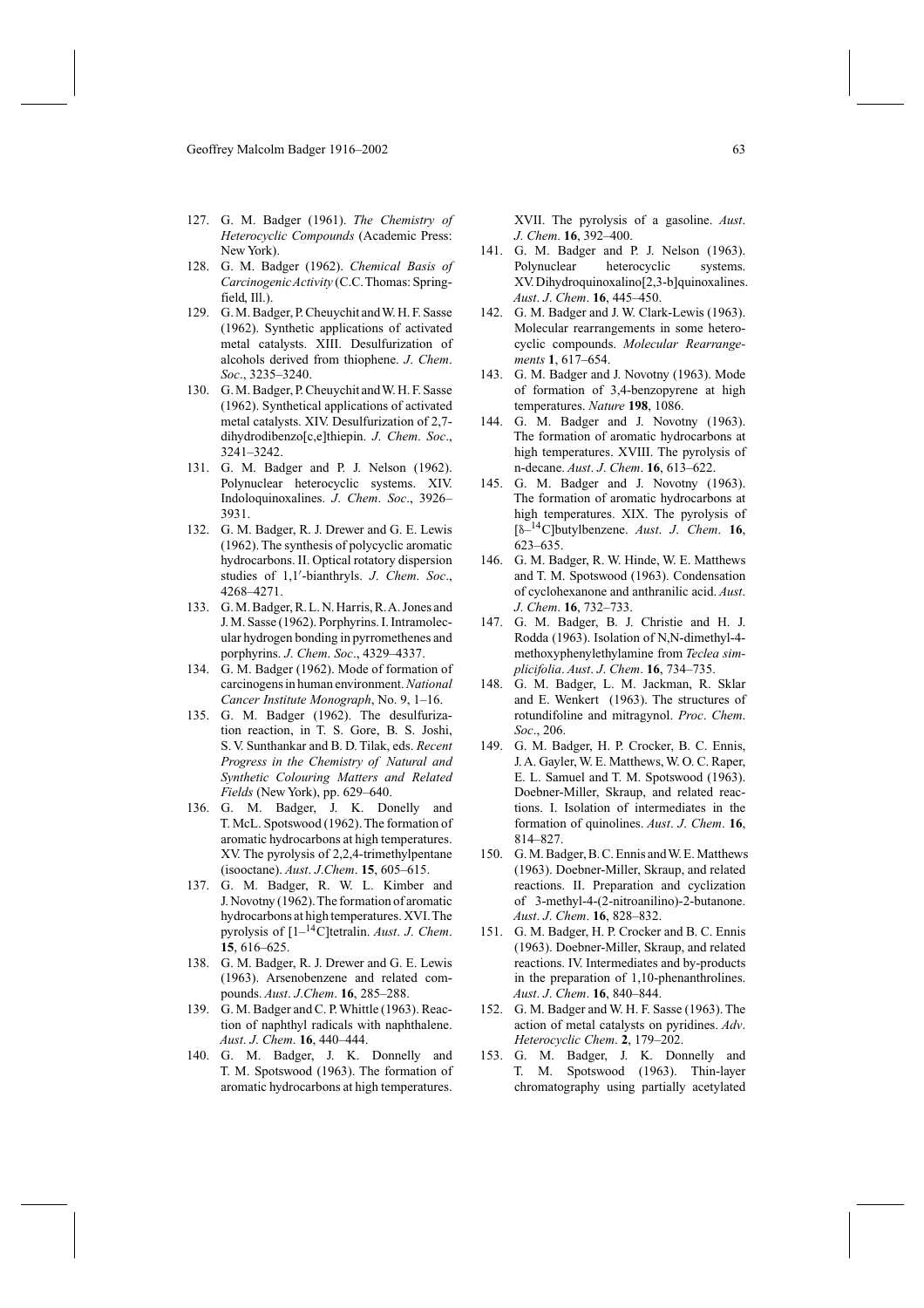cellulose as adsorbent. *J*. *Chromatog*. **10**, 397–398.

- 154. G. M. Badger, R. J. Drewer and G. E. Lewis (1963). Photochemical reactions of azo compounds. II. Photochemical cyclodehydrogenations of methyl- and dimethylazobenzenes. *Aust*. *J*. *Chem*. **16**, 1042–1050.
- 155. G. M. Badger, N. Kowanko andW. H. F. Sasse (1964). Chromatography on a column of Raney cobalt. *J*. *Chromatog*. **13**, 234.
- 156. G. M. Badger, J. A. Elix and G. E. Lewis (1964). Synthesis of [18]annulene trisulfide. *Proc*. *Chem*. *Soc*., 82.
- 157. G. M. Badger, P. Cheuychit and W. H. F. Sasse (1964). Synthetic applications of activated metal catalysts. XXII. Desulfurization of 2,5-diphenyl-1,4-dithiin. *Aust*. *J*. *Chem*. **17**, 353–365.
- 158. G. M. Badger, P. Cheuychit and W. H. F. Sasse (1964). Synthetic applications of activated metal catalysts. XXIII. The desulfurization of thianthrene. *Aust*. *J*. *Chem*. **17**, 366–370.
- 159. G. M. Badger, P. Cheuychit and W. H. F. Sasse (1964). Synthetic applications of activated metal catalysts. XXIV.The desulfurization of sulfones. *Aust*. *J*. *Chem*. **17**, 371–374.
- 160. G. M. Badger and A. D. Ward (1964). Porphyrins. II. The synthesis of porphyrins from 2-aminomethylpyrroles. *Aust*. *J*. *Chem*. **17**, 649–660.
- 161. G.M.Badger, S. D. Jolad andT.M.Spotswood (1964). Formation of aromatic hydrocarbons at high temperatures. XX. Pyrolysis of [1–14C]naphthalene. *Aust*. *J*. *Chem*. **17**, 771–777.
- 162. G. M. Badger, R. W. L. Kimber and J. Novotny (1964). Formation of aromatic hydrocarbons at high temperatures. XXI. Pyrolysis of n-butylbenzene over a range of temperatures from 300◦ to 900◦ at 50◦ intervals. *Aust*. *J*. *Chem*. **17**, 778–786.
- 163. G. M. Badger, P. J. Nelson and K. T. Potts (1964). 1,2,4-Triazoles. VIII. s-Triazolo[2,3-a]pyrazine derivatives. *J*.*Org*. *Chem*. **29**, 2542–2545.
- 164. G. M. Badger, R. L. N. Harris and R. A. Jones (1964). Porphyrins. III. Preliminary studies on the synthesis of porphyrin a. *Aust*. *J*. *Chem*. **17**, 987–1001.
- 165. G. M. Badger, R. L. N. Harris and R.A. Jones (1964). Porphyrins. IV. Further preliminary studies on the synthesis of porphyrin a. *Aust*. *J*. *Chem*. **17**, 1002–1012.
- 166. G. M. Badger, R. L. N. Harris and R.A. Jones (1964). Porphyrins. V. The cyclization of linear tetrapyrroles.*Aust*. *J*. *Chem*. **17**, 1013– 1021.
- 167. G. M. Badger, R. L. N. Harris and R.A. Jones (1964). Porphyrins. VI. The relative reactivities of substituted pyrroles. *Aust*. *J*. *Chem*. **17**, 1022–1027.
- 168. G. M. Badger, R. A. Jones and R. L. Laslett (1964). Porphyrins. VII. The synthesis of porphyrins by the Rothemund reaction.*Aust*. *J*. *Chem*. **17**, 1028–1035.
- 169. G. M. Badger, R. J. Drewer and G. E. Lewis (1964). Photochemical reactions of azo compounds. III. Photochemical cyclodehydrogenation of substituted azobenzenes.*Aust*. *J*. *Chem*. **17**, 1036–1049.
- 170. G. M. Badger, J. K. Donnelly and T. M. Spotswood (1964). Formation of aromatic hydrocarbons at high temperatures. XXII. Pyrolysis of phenanthrene. *Aust*. *J*. *Chem*. **17**, 1138–1146.
- 171. G. M. Badger, J. K. Donnelly and T. M. Spotswood (1964). Formation of aromatic hydrocarbons at high temperatures. XXIII. Pyrolysis of anthracene. *Aust*. *J*. *Chem*. **17**, 1147–1156.
- 172. G. M. Badger, R. A. Jones and R. L. Laslett (1964). Porphyrins. VIII. Stepwise synthesis of porphyrins.*Aust*. *J*.*Chem*. **17**, 1157–1163.
- 173. G. M. Badger, C. P. Joshua and G. E. Lewis (1964). Photocatalyzed cyclization of benzalaniline. *Tetrahedron Lett*., 3711–3713.
- 174. G. M. Badger and R. P. Rao (1964). Azaindoles. I. Introduction. *Aust*. *J*. *Chem*. **17**, 1399–1405.
- 175. G. M. Badger, J. A. Elix and G. E. Lewis (1965). Synthesis of [18]annulene trisulfide. *Aust*. *J*. *Chem*. **18**, 70–89.
- 176. G. M. Badger, N. C. Jamieson and G. E. Lewis (1965). Photochemical reactions of azo compounds. IV. Further photochemical cyclodehydrogenations. *Aust*. *J*. *Chem*. **18**, 190–198.
- 177. G. M. Badger and R. P. Rao (1965). Azaindoles. II. Synthesis of pyrazolo[4,3 c]pyridines. *Aust*. *J*. *Chem*. **18**, 379–387.
- 178. G. M. Badger and M. E. Mitchell (1965). A 1,5-anionotropic rearrangement in a substituted 1,2-benzanthracene. *Aust*. *J*. *Chem*. **18**, 919–921.
- 179. G. M. Badger, J. K. Donnelly and T. M. Spotswood (1965). The formation of aromatic hydrocarbons at high temperatures. XXIV. Pyrolysis of some tobacco constituents. *Aust*. *J*. *Chem*. **18**, 1249–1266.
- 180. G. M. Badger and R. P. Rao (1965). Azaindoles. III. Synthesis of pyrazolo[3,4 b]pyridines and pyrazolo[3,4-d]pyrimidines. *Aust*. *J*. *Chem*. **18**, 1267–1271.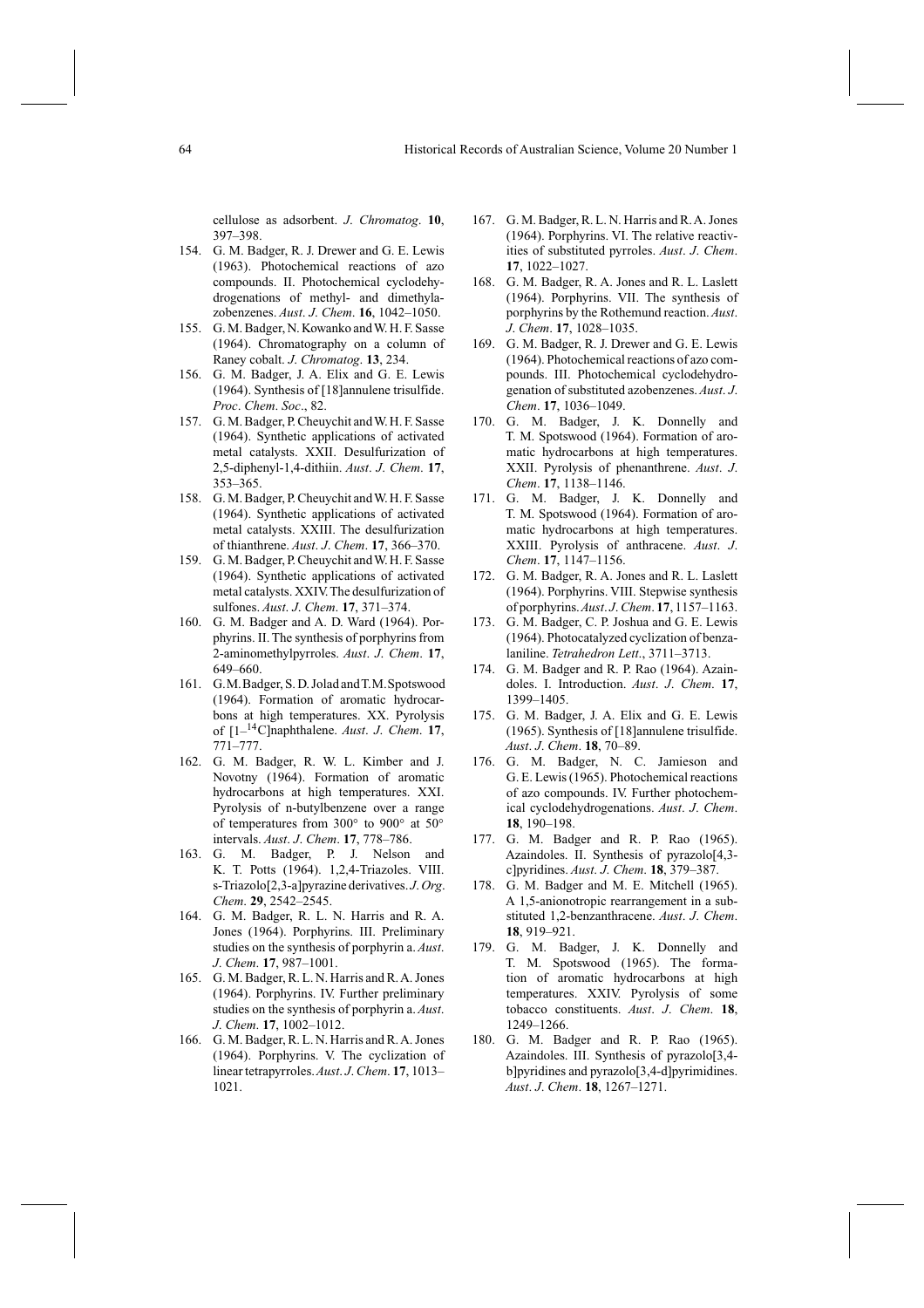- 181. G. M. Badger, G. E. Lewis, U. P. Singh and T. M. Spotswood (1965). Synthesis of [18]annulene dioxide sulfide. *Chem*. *Commun*., 492.
- 182. G. M. Badger, C. P. Joshua and G. E. Lewis (1965). Photochemical reactions of azo compounds. V. Photochemical cyclodehydrogenation of amino-, acetyl-, and nitroazobenzenes. *Aust*. *J*. *Chem*. **18**, 1639–1647.
- 183. G. M. Badger (1965). Pyrolysis of hydrocarbons. *Progr*. *Phys*. *Org*. *Chem*. **3**, 1–40.
- 184. G. M. Badger, S. D. Jolad and T. M. Spotswood (1966). The formation of aromatic hydrocarbons at high temperatures. XXV. The pyrolysis of [3–14C]indene. *Aust*. *J*. *Chem*. **19**, 85–93.
- 185. G. M. Badger, S. D. Jolad and T. M. Spotswood (1966). The formation of aromatic hydrocarbons at high temperatures. XXVI. Pyrolysis of [1–14C]styrene. *Aust*. *J*. *Chem*. **19**, 95–105.
- 186. G. M. Badger, G. E. Lewis and U. P. Singh (1966). Synthesis of [18]annulene l,4-oxide-7,10:13,16-disulfide.*Aust*. *J*.*Chem*. **19**, 257– 268.
- 187. G. M. Badger, R. J. Drewer and G. E. Lewis (1966). Photochemical reactions of azo compounds. VI. Determination of quantum yields, and some aspects of the mechanism of photochemical cyclodehydrogenation. *Aust*. *J*. *Chem*. **19**, 643–666.
- 188. G. M. Badger, J. K. Donnelly and T. M. Spotswood (1966). Formation of aromatic hydrocarbons at high temperatures. XXVII. The pyrolysis of isoprene. *Aust*. *J*. *Chem*. **19**, 1023–1043.
- 189. G. M. Badger, J. A. Elix and G. E. Lewis (1966). Synthesis of [18]annulene trioxide. *Aust*. *J*. *Chem*. **19**, 1220–1241.
- 190. G. M. Badger, J. A. Elix and G. E. Lewis (1966). Stereochemistry of some  $\alpha$ , $\beta$ -di(2thienyl)acrylonitriles and β,β -di(2-thienyl) α,α -(2,5-thiophen) diacrylontriles. *Aust*. *J*. *Chem*. **19**, 1243–1250.
- 191. G. M. Badger, J. A. Elix and G. E. Lewis (1966). Vilsmeier-Haak formylation of 2,2 bithenyl. *Aust*. *J*. *Chem*. **19**, 1477–1479.
- 192. G. M. Badger, G. E. Lewis and U. P. Singh (1966). Synthesis of [18]annulene 1,4:7,10 dioxide**–**13,16-sulfide. *Aust*. *J*. *Chem*. **19**, 1461–1476.
- 193. G. M. Badger, S. D. Jolad and T. M. Spotswood (1967). The formation aromatic hydrocarbons at high temperatures. XXVIII. Pyrolysis of propyl- $1-14^{\circ}C$ benzene. *Aust*. *J*. *Chem*. **20**, 1429–1438.
- 194. G. M. Badger, S. D. Jolad and T. M. Spotswood (1967). The formation of aromatic hydrocarbons at high temperatures. XXIX. Pyrolysis of methylstyrene and 2-[1–14C]methyl styrene. *Aust*. *J*. *Chem*. **20**, 1439–1450.
- 195. G. M. Badger, G. E. Lewis and U. P. Singh (1967). The synthesis of 1,4-epimino[18] annulene 7,10:13,16-disulfide.*Aust*. *J*.*Chem*. **20**, 1635–1642.
- 196. G. M. Badger, J. A. Elix and G. E. Lewis (1967). Preparation of pyrrole-2,5-diacetic acid. *Aust*. *J*. *Chem*. **20**, 1777–1778.
- 197. G. M. Badger, J. H. Bowie, J. A. Elix, G. E. Lewis and U. P. Singh (1967). Mass spectra of 18-annulene derivatives. Skeletal rearrangement upon electron impact.*Aust*. *J*. *Chem*. **20**, 2669–2676.
- 198. G. M. Badger, G. E. Lewis and U. P. Singh (1967). Preparation of methyl *cis*-α,β-di(2 pyrrolyl)acrylate. *Aust*. *J*. *Chem*. **20**, 2785– 2787.
- 199. G. M. Badger and J. K. Teubner (1968). Chemical carcinogens. *Aust*. *J*. *Sci*. **30**, 239– 246.
- 200. G. M. Badger (1969). *Aromatic Character and Aromaticity* (Cambridge University Press: New York).
- 201. G. M. Badger (1973). The Quality of the air: A study of pollution. *Search (Sydney)* **4**, 58–65.
- 202. G. M. Badger (1973). Three Princes of Serendip: Chemical discoveries by accident and sagacity. *Proc*. *Roy*.*Aust*. *Chem*. *Inst*. **40**, 273–280.

### *Miscellaneous Publications*

- 203. G. M. Badger (1968). *Science Policy Machinery for Australia* (Australian Academy of Science: Canberra).
- 204. G. M. Badger (1970). *Captain Cook: Navigator and Scientist* (Australian National University Press: Canberra).
- 205. G. M. Badger (1972). 'Is Modern Technology a Blueprint for Destruction', address to a seminar held on 2 and 3 September 1972 by Friends of the Earth, Adelaide University. A copy of the published address is held by the Australian Academy of Science.
- 206. G. M. Badger (1973). 'A Report of the Committee on Worker Participation in Management, Private Sector (South Australia)'.
- 207. G. M. Badger (1974). *An Australian Science Policy* (Australian Academy of Science: Canberra).